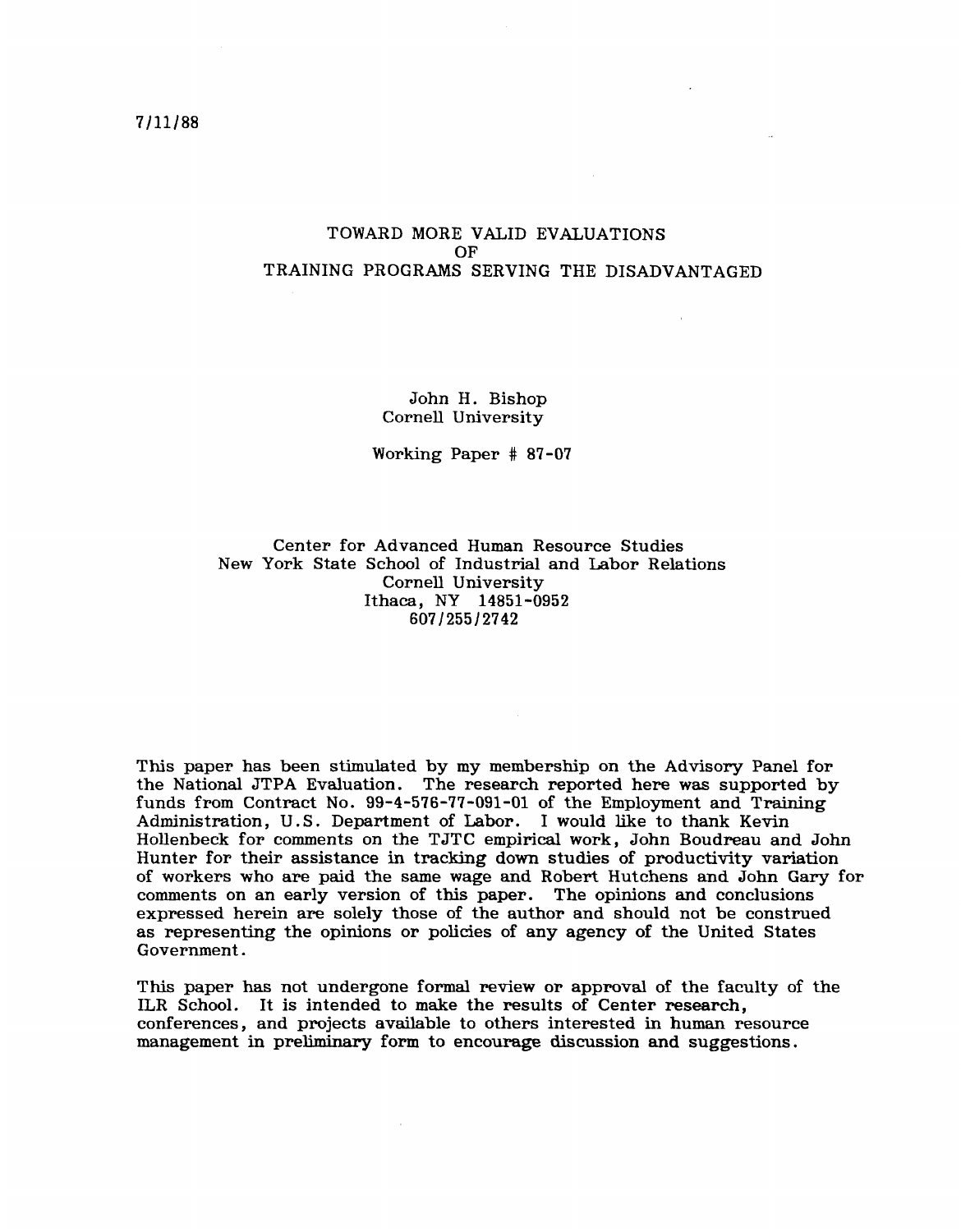# ABSTRACT

The paper challenges the widespread assumption that the wage effects of federal training programs are reliable and unbiased estimates of productivity effects and social benefits. Evidence is presented that the reputations of government training programs are unreliable and that employers stigmatize those eligible for TJTC and CETA OJT contracts. Graduates of classroom training programs which are known to be funded by JTPA are likely to be similarly stigmatized. TJTC eligibles are seriously underpaid by employers and JTPA graduates may experience a similar fate. Consequently, the true effects of JTPA on the productivity of disadvantaged workers may be considerably larger than its effects on wages. Methods of obtaining estimates of productivity effects are described.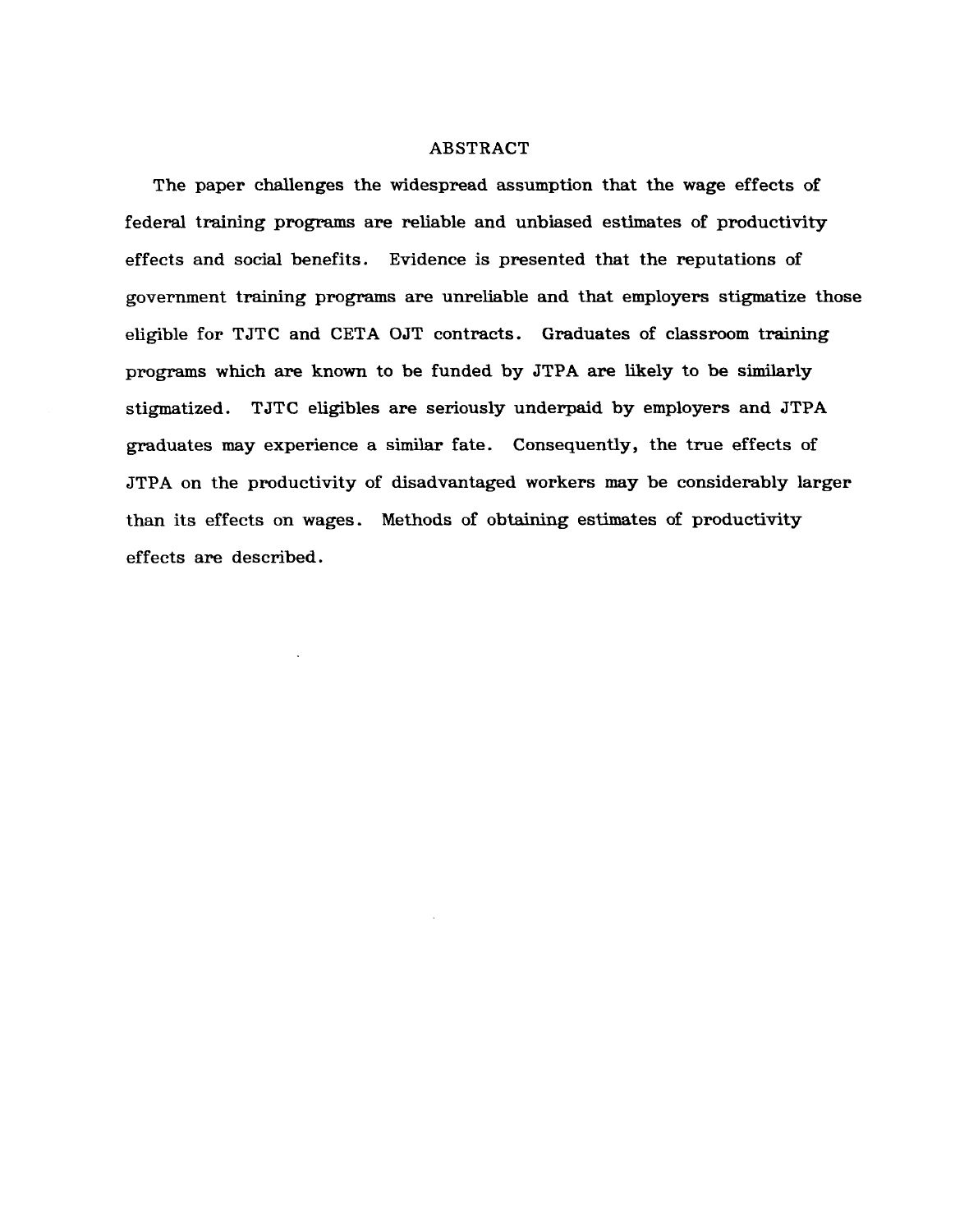# **TOWARD MORE VALID EVALUATIONS OF TRAINING PROGRAMS**

### **SERVING THE DISADVANTAGED**

By what criteria should the effectiveness of training programs be evaluated? Among policy analysts there appears to be a consensus that these programs should be judged by their ability to increase the earnings of trainees. I If educators or employers were asked this question, however, they would probably emphasize instead the training program's "ability to raise the productivity of the trainees." Upon hearing this response policy analysts might say "There is no disagreement. Conceptually productivity is the proper social criterion. Earnings are simply the way of making productivity operational. Estimates of wage effects (produced by a randomized experiment) are unbiased estimates of productivity effects."<sup>2</sup> But are the wage effects of training initiatives serving the disadvantaged reliable estimators of their productivity effects? Are they unbiased estimates of their productivity effects? I conclude that the answer is no.

In benefit/cost analysis, it is conventional to assume that individuals are paid wages  $(W_1)$  equal to their individual marginal revenue products  $(MRP_1)$ . Yet this assumption is not an implication of modern economic theory. Implicit contracts and signaling theories, for example, provide plausible models of labor markets in which  $W_1 \div MRP_1$ .

A simple way to test the  $W_i=MRP_i$  assumption is to collect data on the productivity of workers at a particular firm who do the same job and are paid the same hourly wage. If worker productivity varies substantially in most samples,  $W_i = MRP_i$  must be rejected. The industrial psychology literature contains numerous studies of the variability of output across workers. Recent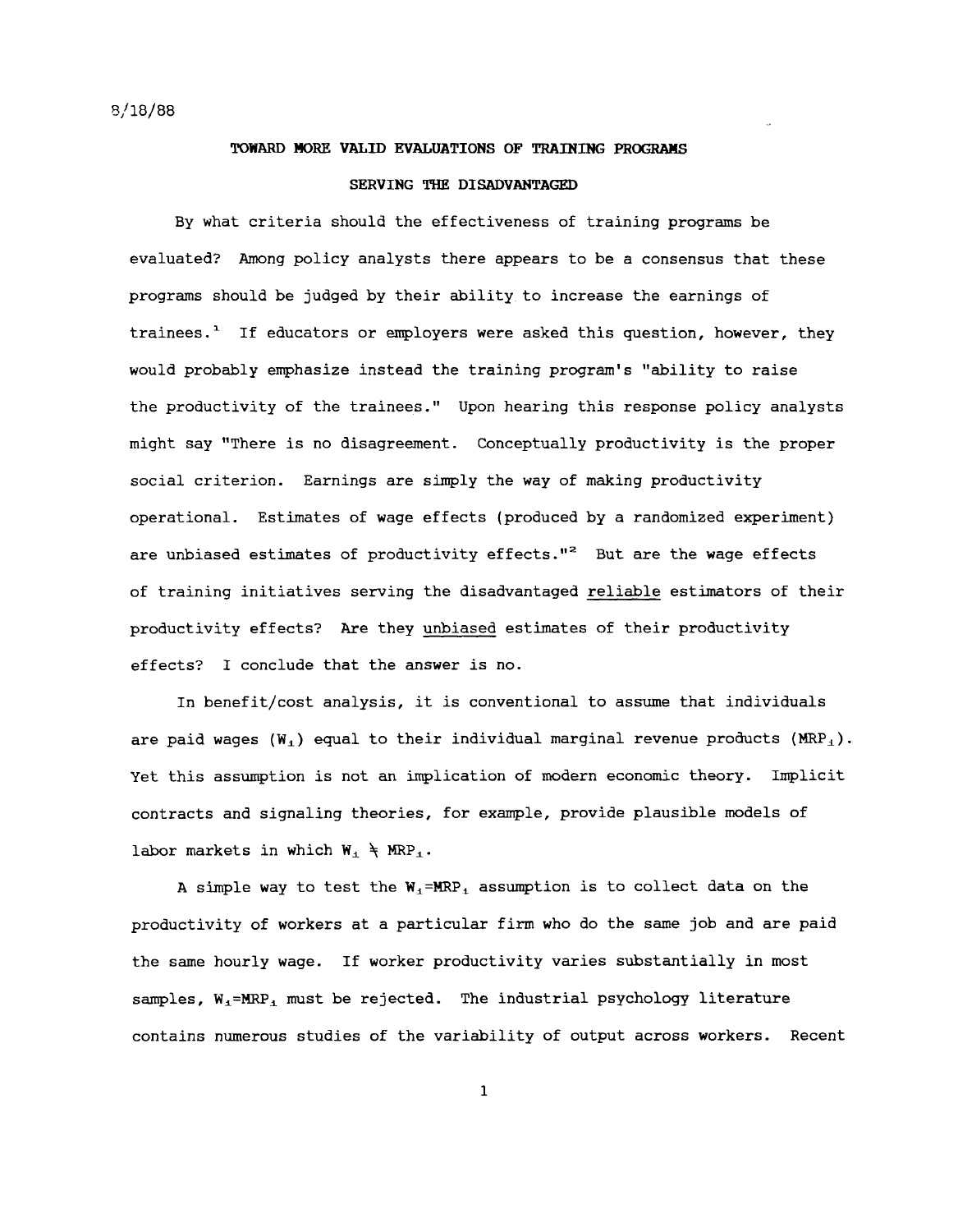reviews of this literature have found that the ratio of the standard deviation of yearly output to mean output, the coefficient of variation, averages about 14.4 percent for semi-skilled blue collar workers, about 16 percent for routine clerical jobs, 28 percent in clerical jobs requiring some decision making and about 35 percent for sales clerks.<sup>3</sup> These studies have found that the jobs paid on an hourly or weekly basis typically have larger coefficients of variation than jobs paid on a piece rate basis<sup>4</sup>. With coefficients of variation of this magnitude, it is quite clear that  $W_i = MRP_i$  cannot be true for most jobs.

# Are the Reputations of Government Training Programs Reliable?

The assumption that individuals are paid their marginal revenue product has been shown to be invalid. There is, however, another assumption -- wages equal expected marginal revenue product -- which under some circumstances can justify using wage effects of training as a measure of productivity effects. Under this scenario employers do not know the productivity of individual job applicants, but productivity becomes somewhat visible after a worker has been hired. Wages only partially adjust to reflect the perceived productivity differences between workers at the firm. Empirical evidence suggests that after one year, the elasticity of relative wages to relative productivity is .22 in very small firms and zero at establishments with more than 400 employees.5 Wages do not adjust completely because workers are risk averse<sup>6</sup>, because measures of job performance are unreliable<sup>7</sup>, because productivity differentials are specific to the firm or only visible to the firm<sup>8</sup>, because large differentials might reduce worker cooperation<sup>9</sup> and because performance rewards come in the form of small permanent increments to one's wage and not as an immediate bonus. Because follow-ups of the graduates of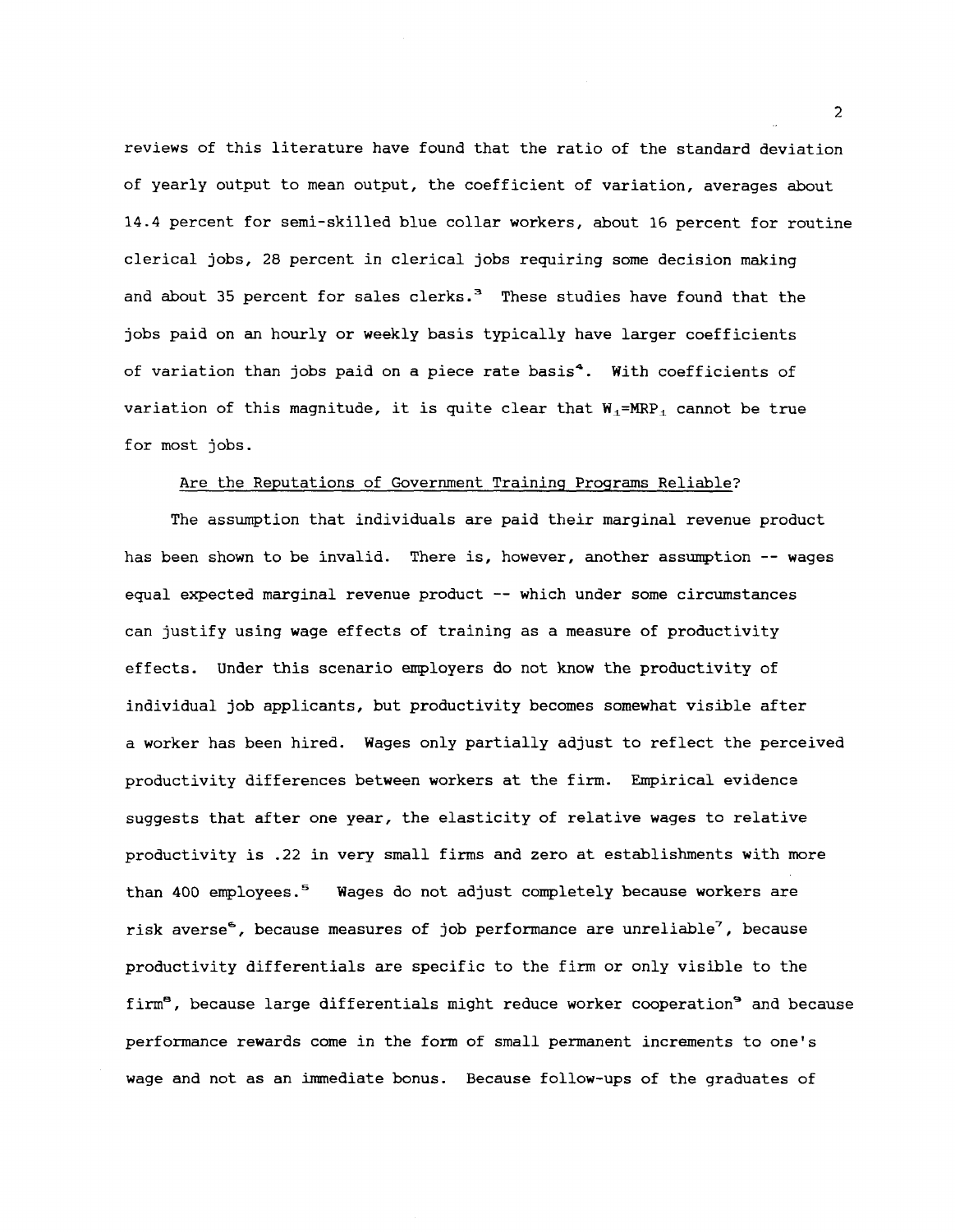training programs seldom extend for more than a year or two, the long delays before persistent performance differentials generate significant wage differentials make evaluations of these programs particularly problematic.

According to this scenario, information on worker productivity does influence the firm's future hiring decisions, however. If high school graduates do a better job on average, then the employer gives hiring preference to high school graduates. If a training program refers particularly capable individuals, then the firm returns to that program for referrals. If referrals from a training program are unsatisfactory, then it does not go back. This scenario envisions employers sharing what they learn about particular training programs with each other. Through this mechanism, training programs develop local reputations that in turn influence the wage offers their graduates receive. The graduates of programs with strong reputations are able to obtain higher wage jobs. The graduates of programs with weak reputations have greater difficulty finding work and typically end up in lower wage jobs.

The reputational mechanism should work reasonably well for visible nonspecific educational achievements such as high school graduation or clerical training in high school. The mechanism might also be expected to work reasonably well when stable education and training programs cater to a limited group of employers (eg., auto mechanics or beautician training) so that the reputations that would develop would be reasonably reliable and competition would force wage rates to reflect these reputations.

The reputational mechanism does not work well in a number of situations, however. First, local labor markets for specific occupations are sometimes monopsonistic or oligopsonistic (eg., training in health care occupations in a city with only one or two hospitals). Customizing training for particular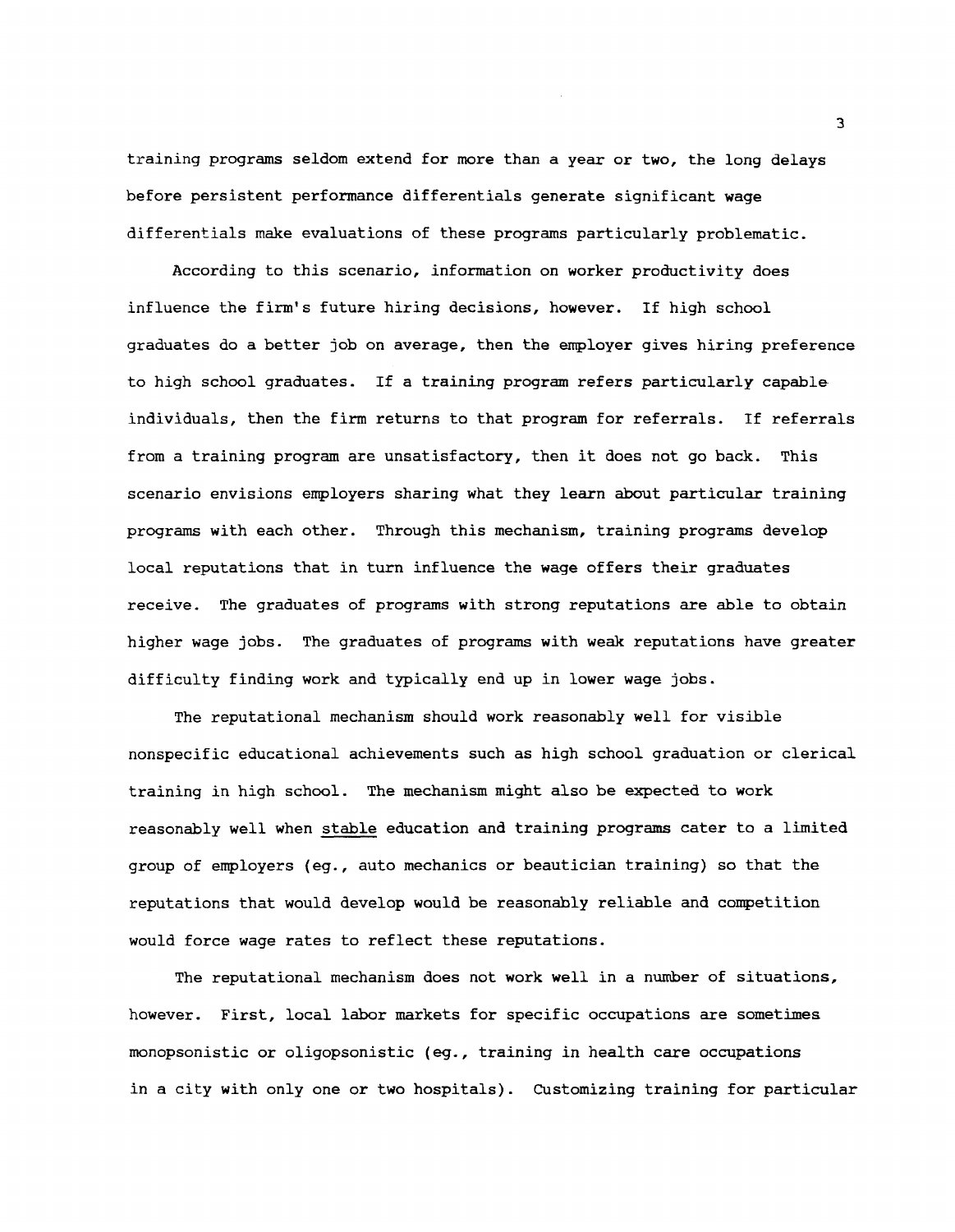employers is becoming more popular and this often limits the number of firms at which the training is useful. Under these circumstances training programs produce skills that are to some degree firm specific and one would expect wage effects of training to be smaller than productivity effects.

A second problem is that training programs generally disperse their graduates widely. No single employer has enough contact with the graduates of a specific program to draw a valid conclusion regarding the quality of the training. Because there is no low cost mechanism for pooling the experience of many different employers, reputations are created and evolve very slowly.

A third problem is that many training programs are not stable. This is especially true of the federally funded training initiatives such as Comprehensive Employment and Training Act (CETA), Welfare Work Incentive (WIN), Supported Work and Job Training Partnership Act (JTPA) which have been the subject of the majority of benefit-cost studies. These programs have had very high staff turnover and have undergone frequent changes in design and administration. The reputation developed under one administrative regime may not be valid under another regime.

A fourth problem is that reputations can be manipulated by public relations strategies and are often influenced by idiosyncratic events that receive a lot of publicity. The more remarkable (ie., idiosyncratic) a story is, the more likely it is to be picked up by the national press. The good reputation of the Job Corps was enhanced by the pictures of George Forman dancing around the boxing ring waving a small American flag after winning the Olympic Gold Medal. The reputation of CETA was severely damaged by the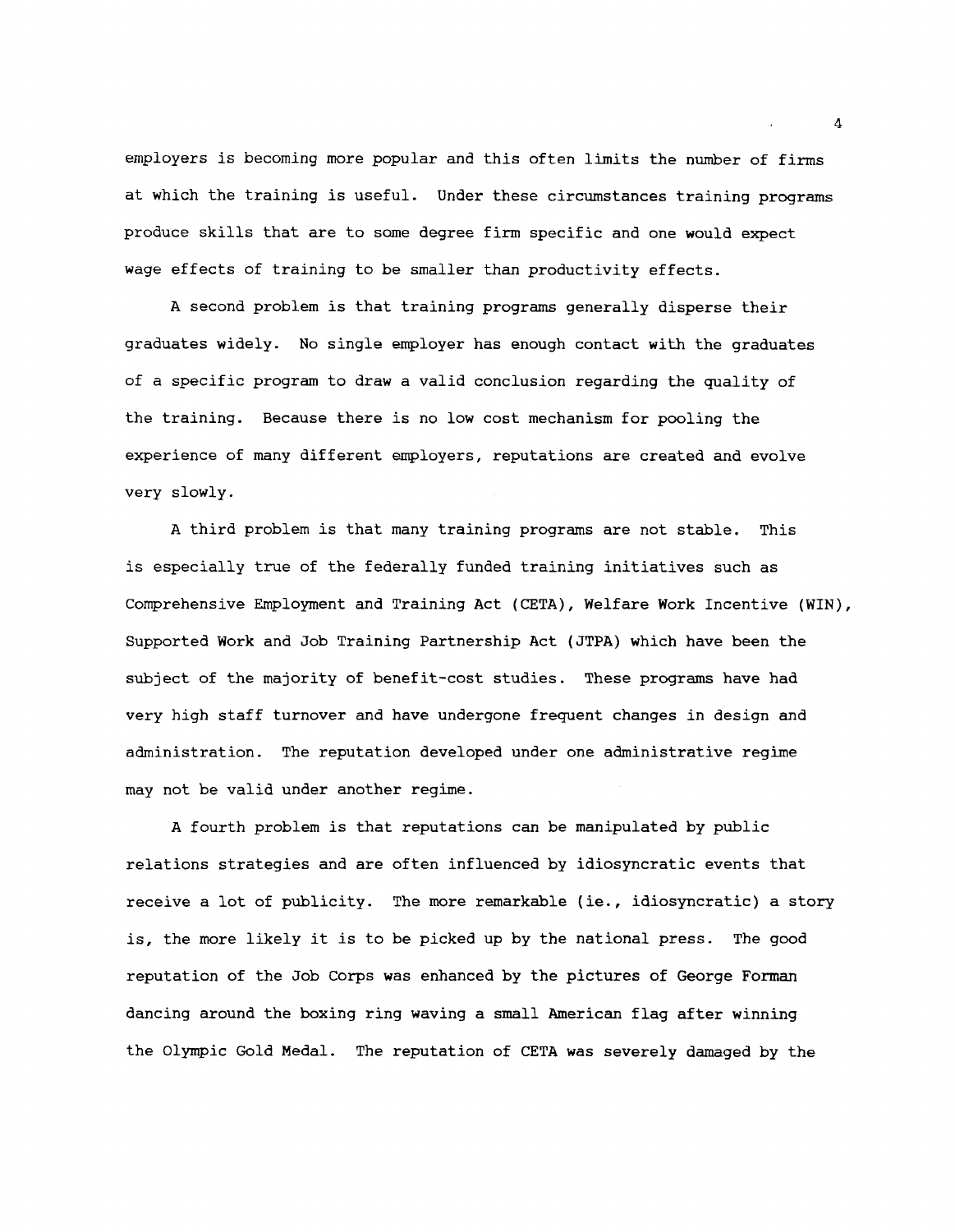national coverage given to a specific local work experience program that was paying slum youth to play basketball.

Employers of unskilled workers devote few resources to hiring. For retail, service and blue collar jobs, they review on average only 8 applications, interview only 4 applicants and invest a total of 7 hours in the selection process.<sup>10</sup> The interview, the primary method for makin selections, has been found to have low reliability and low validity.<sup>11</sup> Hiring mistakes are frequent. It seems somewhat farfetched to assume that employers who generally invest so little in their hiring selections have been motivated to overcome the high costs of collecting and disseminating information about local federally sponsored training programs. Increasing the number of trainees studied does not solve this reliability problem, for employer beliefs about the likely productivity of JTPA trainees are not arrived at independently. The job and wage offers received by JTPA trainees are influenced by the general reputation of CETA and JTPA and there are reasons for doubting the reliability of these general reputations.

Not only are wage effects unreliable measures of the productivity effects of federal training programs, they are probably biased as well. A systematic bias results from the fact that participating in a program often informs employers that the trainee is a member of a stigmatized target group and this lowers employer perceptions of likely productivity. The next section of the paper presents evidence that the groups targeted by these programs are indeed stigmatized and that stigma generates systematic discrepancies between wage rates and realized productivity.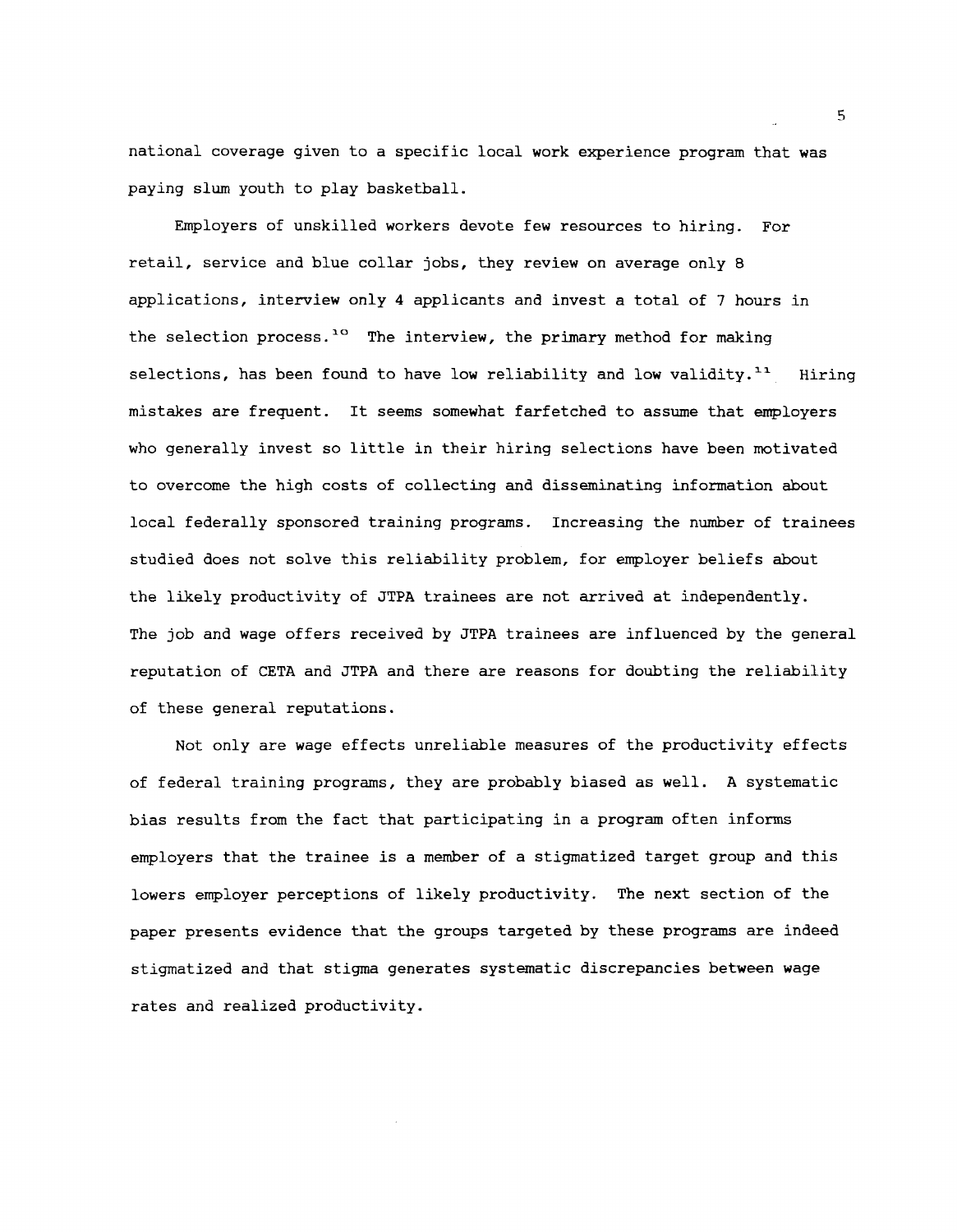#### The Effects of Stigma on Government Training and Job Creation Programs.

The idea that being on welfare is stigmatizing has been around for a long time. Writing about direct relief recipients during the depression, W. E. Bakke wrote:

Now he has made a public declaration of his failure, and no rationalization can cover up the fact that a "reliefer" is not among the roles his associates respect.<sup>12</sup>

Statistical proof that employer stigmatization of welfare recipients has major consequences has been harder to come by. In seeking such proof one needs to look for situations in which welfare recipient status is not confounded with some other variable (eg. completion of a training program) that is likely to affect either anticipated or real productivity. One also needs some way of quantifying employer beliefs regarding welfare recipients. Conceptually one wants to know the employer's willingness to pay to avoid hiring a welfare recipient. The establishment of a tax credit for hiring welfare recipients and other disadvantaged workers has created a number of opportunities for examining this issue.

The most compelling evidence on the stigma issue comes from two separate experiments conducted in 1980 in which welfare recipients were instructed to inform employers of their eligibility for tax credits and wage subsidies when they applied for a job. In both experiments the group that received these instructions had a lower placement rate than other eligible welfare recipients who had not. In the Dayton experiment, random assignment was used to select the groups and the reduction in the placement rate was statistically significant.<sup>13</sup>

The results of the Racine/Eau Claire, Wisconsin quasi-experiment are particularly interesting. The study compared WIN clients, who received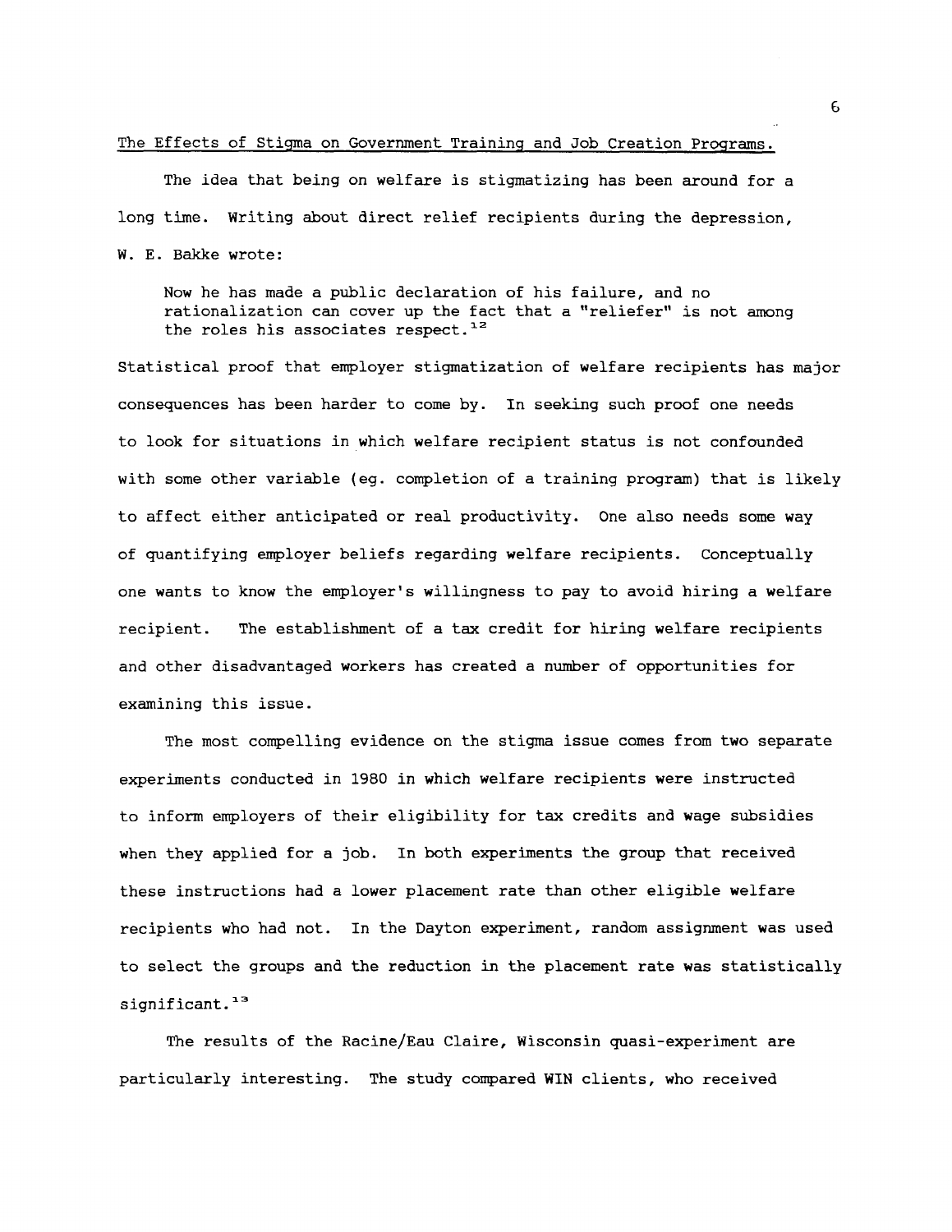placement services prior to the initiation of the experiment, to clients served after the experiment began. Holding other characteristics constant, the WIN clients who were instructed to tell employers about their eligibility for a WIN tax credit were half as likely to obtain a job. This difference was statistically significant at the 10 percent level. A follow-up of a small subsample of experimentals and controls found that the WIN clients who followed instructions and brought up their WIN tax credit eligibility when contacting employers were one-third as likely to find a job. Of the thirty-two reporting that they used the WIN tax credit as a marketing tool, only two (6 percent) found jobs. Of the 26 reporting that they did not initiate discussion of the WIN tax credit eligibility, five (19 percent) found jobs.14 This difference is not statistically significant so it must be viewed as suggestive only.

The results of these experiments suggest that when welfare recipients announced their eligibility for a wage subsidy, prospective employers often gained information that stigmatized the applicant. Apparently for some employers, signaling one's welfare recipient status has such a powerful stigmatizing effect that the perceived reduction in the job applicant's expected productivity outweighs the prospect of a tax credit of up to \$3,000 in the first year and \$1,500 in the second year.

While welfare recipients are an important target group for JTPA services, most JTPA trainees are not on welfare. Are the JTPA clients who are not on welfare similarly stigmatized? Evidence that the disadvantaged in general - - not just welfare recipients -- are stigmatized is provided by a 1982 survey of 3000 employers regarding their use of and attitudes toward the Targeted Jobs Tax Credit (TJTC). During 1981-82 the TJTC offered employers a tax credit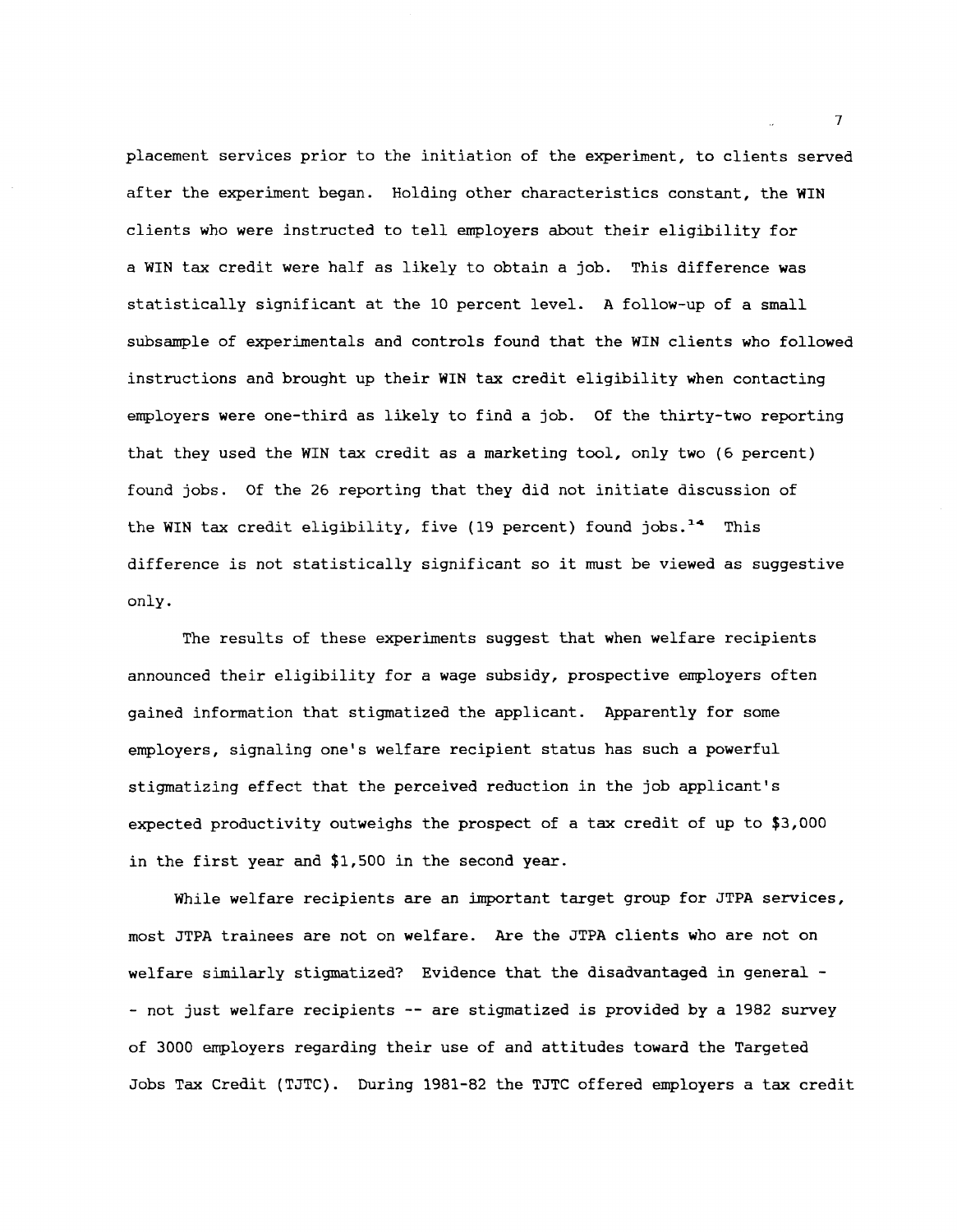equal to 50 percent of the first \$6000 of wages paid to newly hired eligible employees during their first year of employment and 25 percent of such wages paid during the second year of employment. The eligible target groups were handicapped individuals, welfare recipients and economically disadvantaged youth, Vietnam veterans, and ex-offenders. In that survey all employers who had heard of TJTC were asked if they thought "that tax-credit-eligible people usually make better or poorer new employees than people who are not tax-credit eligible." Even though the socially acceptable response is probably "don'<sup>.</sup> know," "no difference," or "better," 28 percent of the respondents admitted to believing they were poorer than average. Only seven percent said they made better workers.

Further evidence of the important role of stigma comes from an examination of the effect of the TJTC on the hiring standards and wage offers of participating firms. Inducing employers to give hiring preference to TJTC eligibles was an important goal of the program. It was anticipated that many firms would be so attracted by the subsidy that they would be induced to lower their hiring standards in order increase the number of TJTC hires. A simple way of tracking the effect of TJTC on a firm's hiring standards is to compare the wages and productivity of workers who were known to be TJTC eligible when hired to the wages and productivity of others hired for the same job. If TJTC causes firms to lower hiring standards, we would expect that for any given starting wage rate, new hires who were known to be eligible when hired would be less productive and require additional training.

If, however, being labeled as TJTC eligible is a bigger negative than the tax credit is a positive, then we would expect wage offers to be reduced or hiring standards (and therefore the productivity of the TJTC eligible new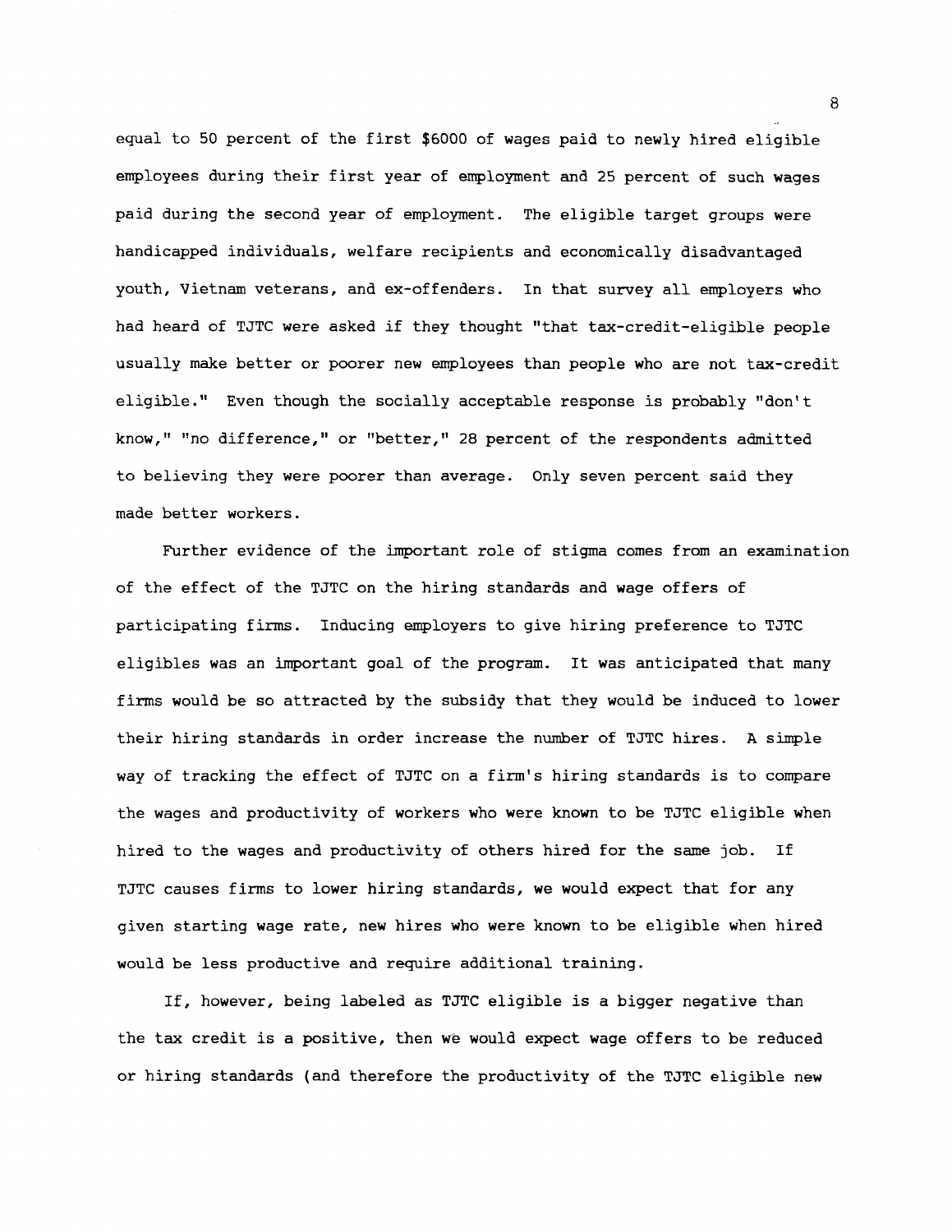hires) to be increased. The third possibility is that knowledge of who is TJTC eligible has no effect on hiring selections. This could occur if the stigmatizing effect of TJTC eligibility counterbalances the perceived benefits of the tax credit or if most firms are ignorant of the program or have no tax liability. Once they are created by the hiring process, discrepancies between productivity and wages can be expected to persist. As discussed previously, worker risk aversion, errors in measuring job performance, and the effective specificity of most productivity differentials between coworkers makes it optimal for employment contracts to allow only small adjustments of relative wage rates to differentials in perceived productivity.

#### A Model For Testing HyPotheses About Stigma

The profits exclusive of TJTC tax credit  $(Y_{i,j})$  generated by the "i"th new hire for the "j"th job are assumed to be equal to  $(P_{i,j}-T_{i,j}-W_{i,j})$ , the productivity (P<sub>ij</sub>) net of training (T<sub>ij</sub>) and wage costs (W<sub>ij</sub>) of that hire.  $Y_{4,j}$  is a random variable which depends on the hiring standards and wage offers that were in effect when "i" was hired for job "j". Now let us compare the profitability of two recent hires, person 1 and person 2, by constructing a difference score,  $(Y_{1,j}-Y_{2,j})$ . Normally the expected value of the difference would be zero. If, however, the firm lowers hiring standards or increases wage offers in order to obtain workers who bring a subsidy to the firm, we would expect  $(Y_{1,j}-Y_{2,j})$  to be positive when person 2, say, is TJTC eligible and when person 1 is not eligible. On the other hand, if knowledge that an applicant is TJTC eligible is so stigmatizing that it outweighs the attractions of the tax credit, we would expect  $(Y_{1,j}-Y_{2,j})$  to be negative when person 2 is TJTC eligible and person 1 is not eligible. The difference between the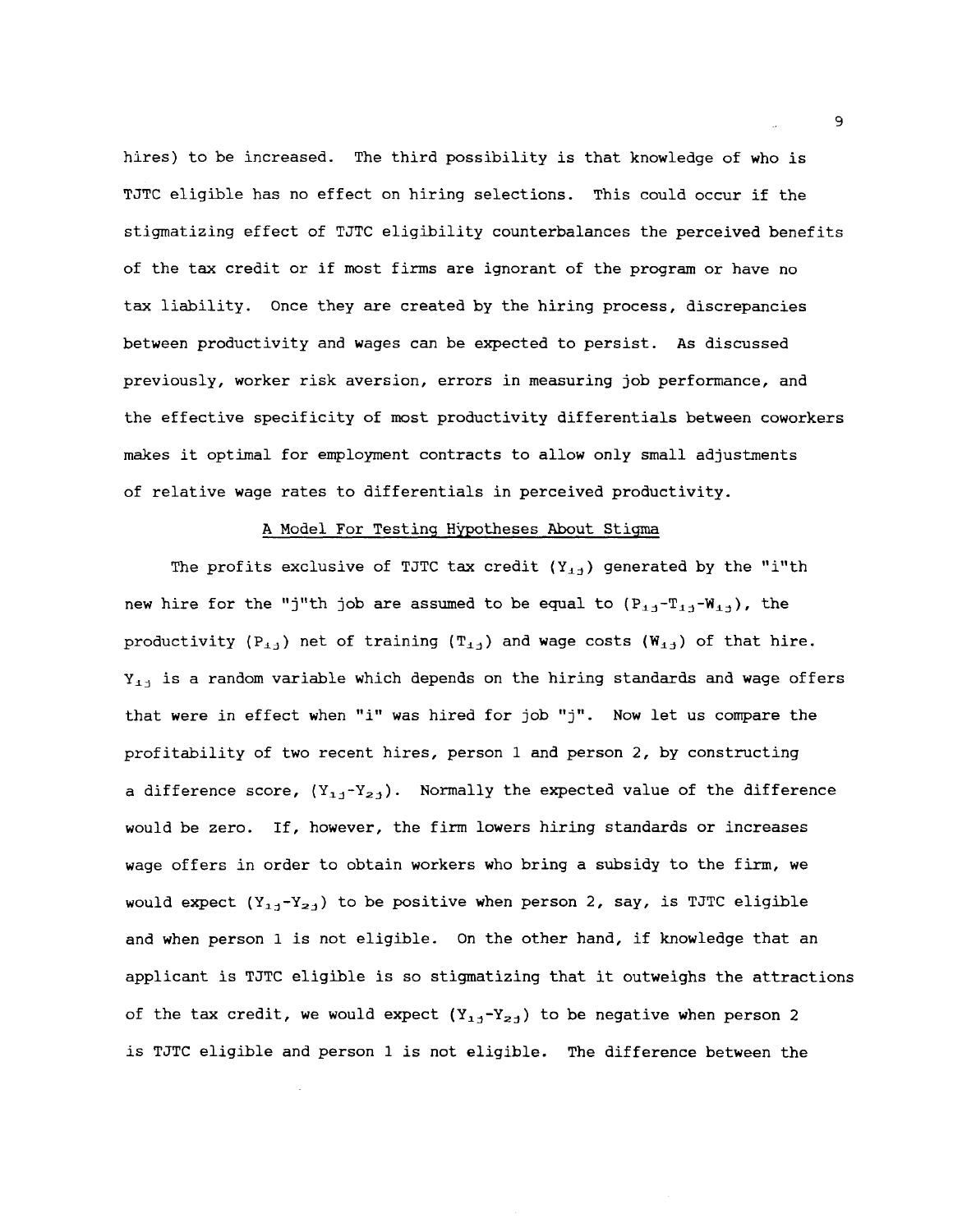profitability of two new hires for the same job can, thus, be represented by the following equation:

$$
Y_{1,j} - Y_{2,j} = B(S_{1,j} - S_{2,j}) + \Theta(H_{1,j} - H_{2,j}) + u_{1,j} - u_{2,j}
$$
 (1)

where 
$$
S_{1,j}
$$
 = an indicator variable indicating whether person "i" was known  
to be eligible for TJTC when hired. (Thirty-one percent  
of the TJTC eligibles hired were not known to be eligible  
when hired and they are coded as zero on this variable.)  
 $H_{1,j}$  = a vector of control variables describing characteristics  
of the new hire known at the time of hiring (eg. work  
experience) and characteristics of the job such as hours  
worked and its temporary versus permanent character.

$$
u_{ij} =
$$
 a random error that is specific to individual i.

I generated the sample of jobs for which paired data are available in the following manner. A stratified random sample of employers was asked to provide information on "the last new employee your company hired prior to August 1981 regardless of whether that person is still employed by your company." They were also asked to provide data on a second new hire in the same or a very similar job but with contrasting amounts of vocational education. This resulted in data on 659 pairs of individuals who have the same or a very similar job at a particular establishment. (see Appendix A for a fuller description of the sample) Missing data on specific questions further reduces the sample. Seventy percent of the establishments had fewer than 50 employees and only 12 percent had more than 200.

The results of estimating equation 1 predicting the relative profitability of two new hires are presented in Table 1. Appendix A contains a complete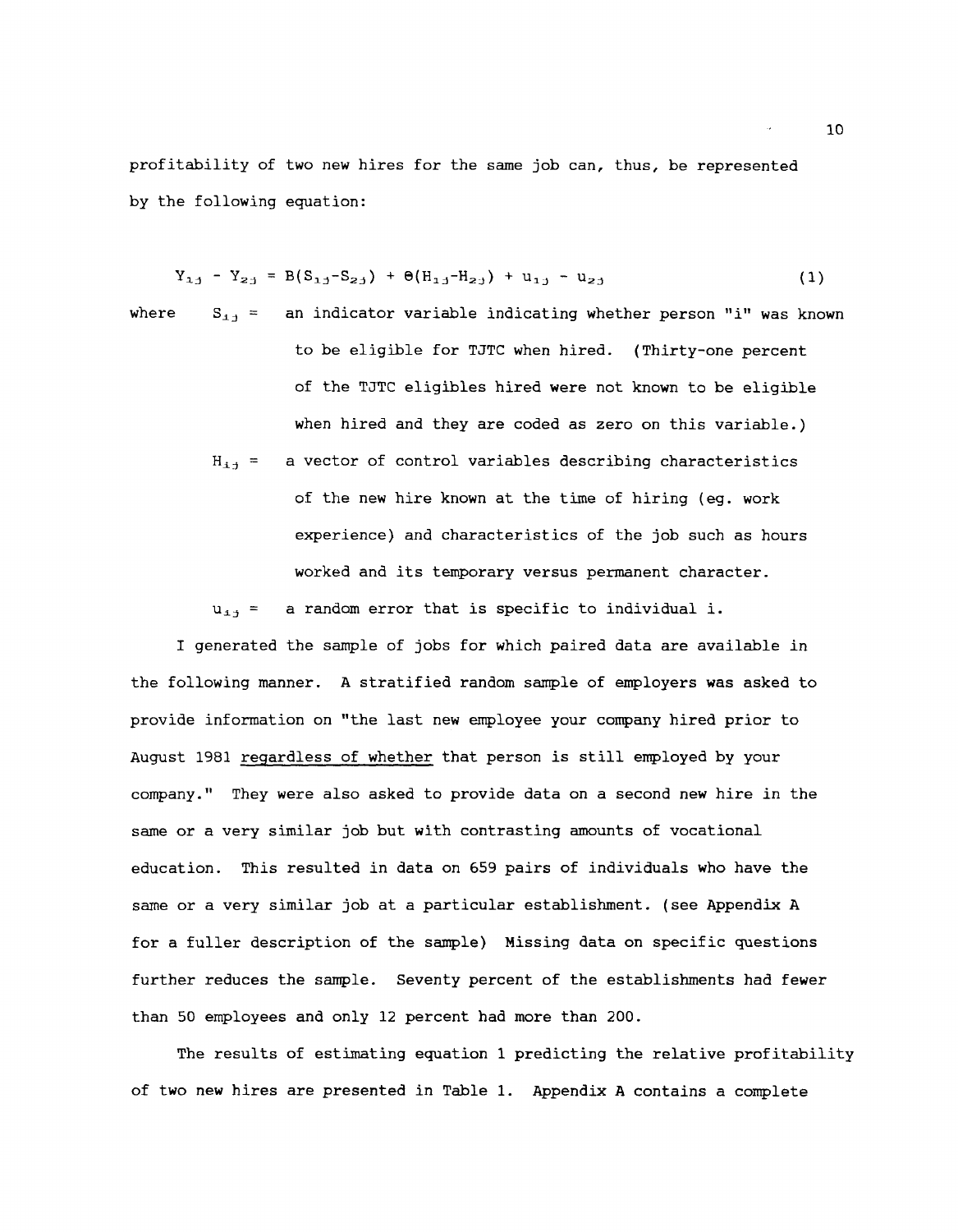$Table$  *dbout here* description of the construction of the dependent variable. Even though tax credit receipts are not part of the ex post profitability construct, new hires who were known to be eligible when hired turned out to be significantly more profitable for the firm both during the first quarter of employment and about a year later at the time of the interview (or separation if there is one).<sup>15</sup> The magnitude of the gains enjoyed by firms appears to have been about 16 percent of the average productivity or wages of a worker with two years of tenure in the job. These results are consistent with the hypothesis of a pervasive stigmatization of TJTC eligibles. The employers who knew about TJTC eligibility prior to hiring (a) offered TJTC eligibles lower wage rates on average or (b) ended up getting employees of better than average productivity for that position. The stigma apparently caused employers to become extremely careful in their selection of TJTC eligibles. This care resulted in them hiring fewer eligibles but obtaining better employees than anticipated when they did hire an eligible. It would appear that some of the stigma of being TJTC eligible is not warranted.

The second line of the table presents an estimate of the effect of receiving a CETA on-the-job training subsidy on the profitability of a new hire. The coefficients on this variable are very close to zero implying that stigma effects roughly canceled out the attraction of the subsidy. Since firms must be familiar with the program to receive an on-the-job training contract and subsidies are paid in cash, ineligibility for the subsidy and ignorance of it cannot explain the lack of a negative coefficient. Stigma does not, however, seem to completely outweigh the subsidy's attractions as it does with TJTC.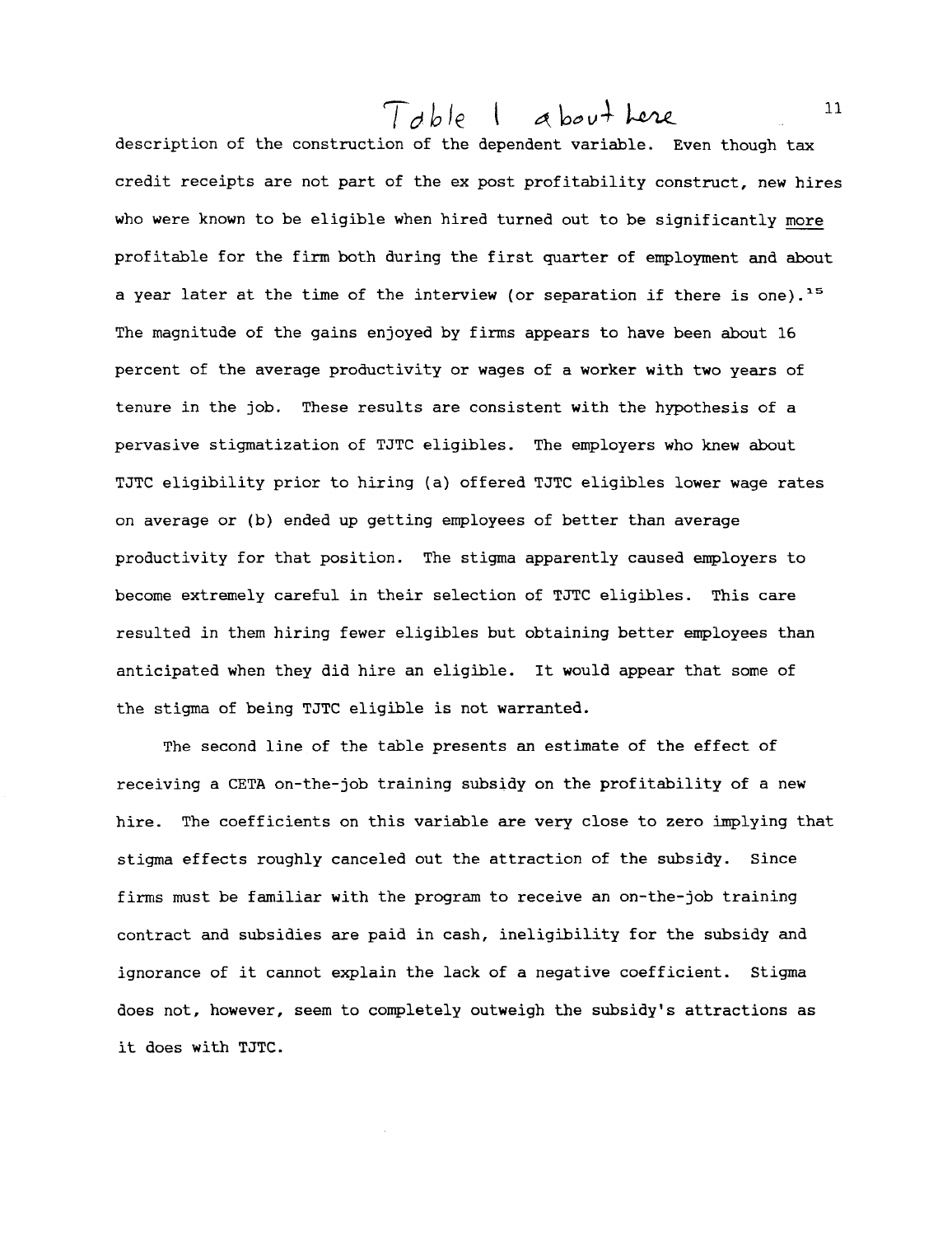Because training costs must be recovered more rapidly in temporary jobs, we would expect the measure of ex post profitability (which does not include amortization of training costs) to be larger for temporary jobs. This hypothesis is supported by the data. Hours worked per week appears to be positively related to profitability probably because hours can be adjusted upward when the new hire is discovered to be exceptionally competent. Profitability during the first quarter is positively related to relevant work experience and relevant vocational training and negatively related irrelevant work experience. By the time of the interview, relevant vocational training and irrelevant work experience no longer effects profitability and relevant work experience has developed a negative relationship. The issues raised by these results are left to another paper.

### The Stigma Bias in Evaluations of Training Programs

It is very difficult to avoid stigmatizing the participants in training programs that are targeted on the disadvantaged. As the National Academy of Science's Committee on Youth Programs pointed out, "The problem is that this very targeting tends to create an image of the programs as designed only for 'failures;' both the programs themselves and their clientele become stigmatized in the process".<sup>16</sup> Welfare recipients and low income youth respond to this fact by not mentioning their backgrounds when they apply for a job. Employers cannot ask job applicants whether they are on welfare or from a low income family because of legal proscriptions. As a result, most employed TJTC and JTPA eligibles are not known to be eligible by their employer. The Congressional Budget Office estimated that less than 10 percent of the employed disadvantaged youths eligible for TJTC had been claimed by their employers in 1981.<sup>17</sup> When, however, disadvantaged youth complete a JTPA classroom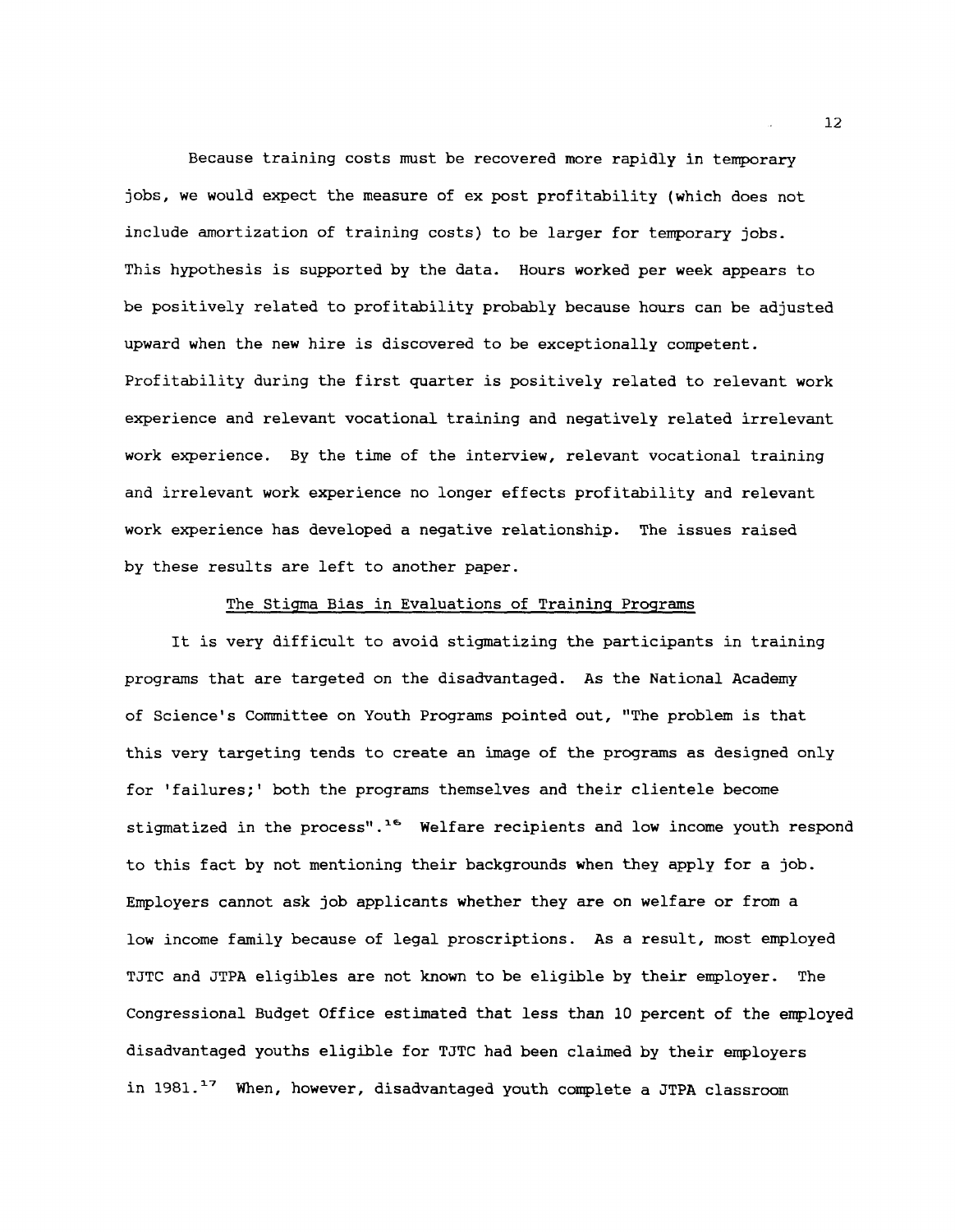training program and seek employment, employers often learn of their disadvantaged status through their association with JTPA. The knowledge that the applicant is disadvantaged may hurt the individual's chances; the knowledge that they have been trained helps their chances. If classroom training is to benefit the trainee, the second effect must outweigh the first. If there are earnings gains for the trainees, they will probably be small.

Table 2 illustrates how stigma might bias evaluations of training programs serving the disadvantaged. The entries in this table are hypothetical employer perceptions of how productivity depends on training and on whether an individual is disadvantaged. Employers pay workers their expected productivity so the table also describes the wages offered new hires who signal these characteristics. The bottom row of the table is the average perceived productivity of all workers in the occupation (20 percent of whom are disadvantaged) and also the employer's wage offer if she does not know whether the job applicant is disadvantaged. This is what the disadvantaged individuals in the control group get paid. In this example, training raises productivity by \$2000, but when disadvantaged individuals are trained their wages rise only \$560 (\$8000-\$7440) because they become identified as disadvantaged by virtue of their training.

What happens to the remaining \$1440 of the productivity benefit of training? That depends on whether the perceptions that disadvantaged workers are less productive are correct. If these perceptions are wrong, then the employer who hires the trainee receives the \$1440 benefit because the firm gets a better employee than expected. This is apparently what occurred with TJTC. If the perceptions are correct on average (the disadvantaged individuals are indeed less productive), the employer who would have hired the

 $7$ oble 2  $\,$  $\partial\,D^{\,c}$ *l,JrlJ.* .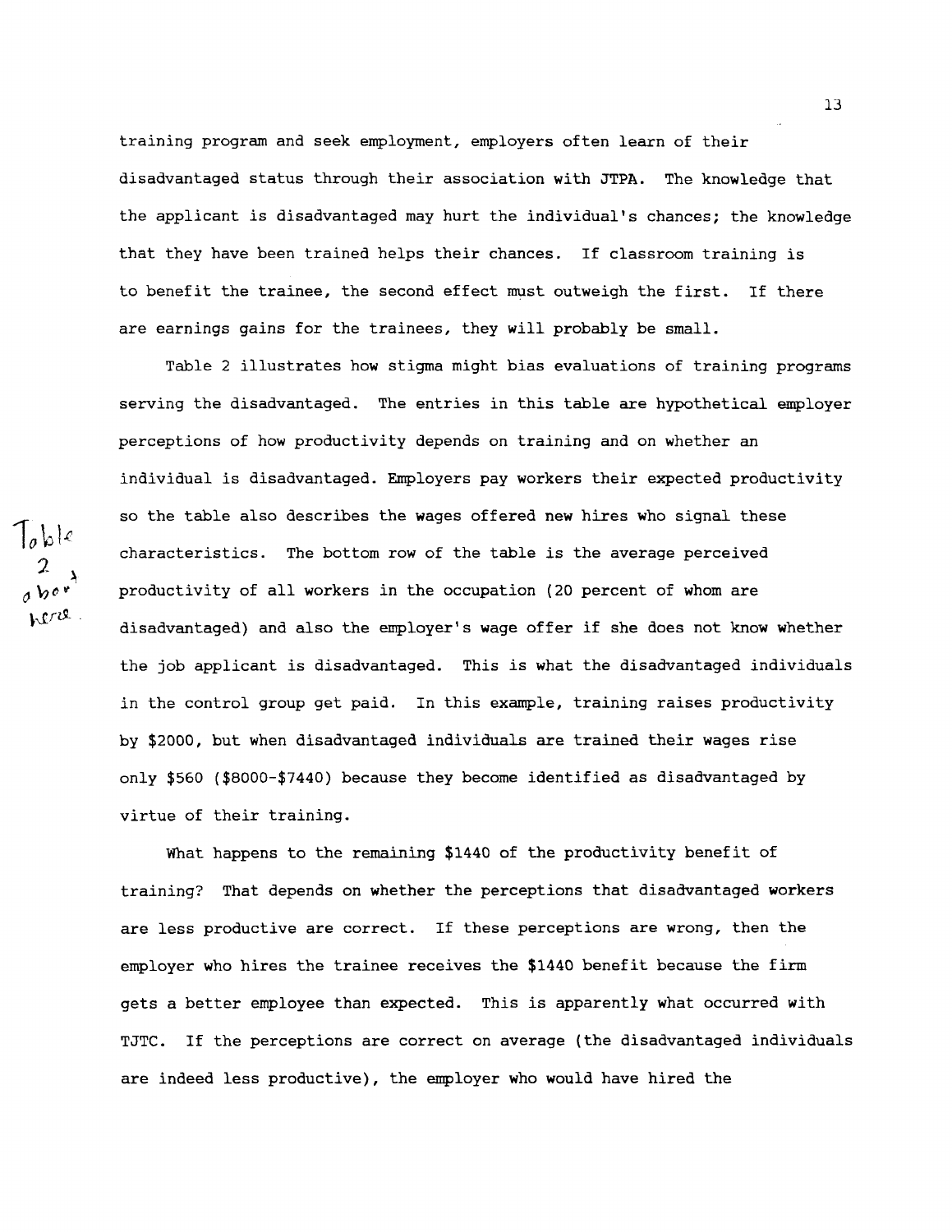disadvantaged individual if they had not been trained is the beneficiary. That firm benefits because it avoids hiring an individual who is considerably less productive than expected and who would have received more in compensation than they contributed to the firm.

The conclusion is that training programs that have significant effects on a worker's literacy, skills and productivity may, because of this labeling effect, nevertheless, have very small effects on earnings. This may be the reason why the Job Corps which has produced reading gains as great as 2.5 months (in grade level terms) for every month of instruction, nevertheless, has very modest effects on employment and wages.<sup>18</sup>

stigma may also help explain why comparison group studies have found that the most intensive form of CETA training, classroom training, had only modest effects on post-program earnings and why less intensive interventions such as public service employment and on-the-job training contracts had much more positive effects.<sup>19</sup> It also helps explain why these studies find that work experience programs appear to have had the least favorable effect on their participants.<sup>20</sup> Community based organizations ran most work experience programs and a major share of classroom training projects. When program graduates sought unsubsidized jobs, prospective employers were able to tell from the name of the previous employer or training provider that the individual was disadvantaged. Being labeled in this way probably diminished the benefits of the training and work experience. Not all CETA trainees were publicly labeled, however. In the public service employment program and the on-thejob training contract program, sponsoring employers knew that the trainee was a CETA client but the later employers of these trainees generally did not. When these trainees completed their period of subsidized employment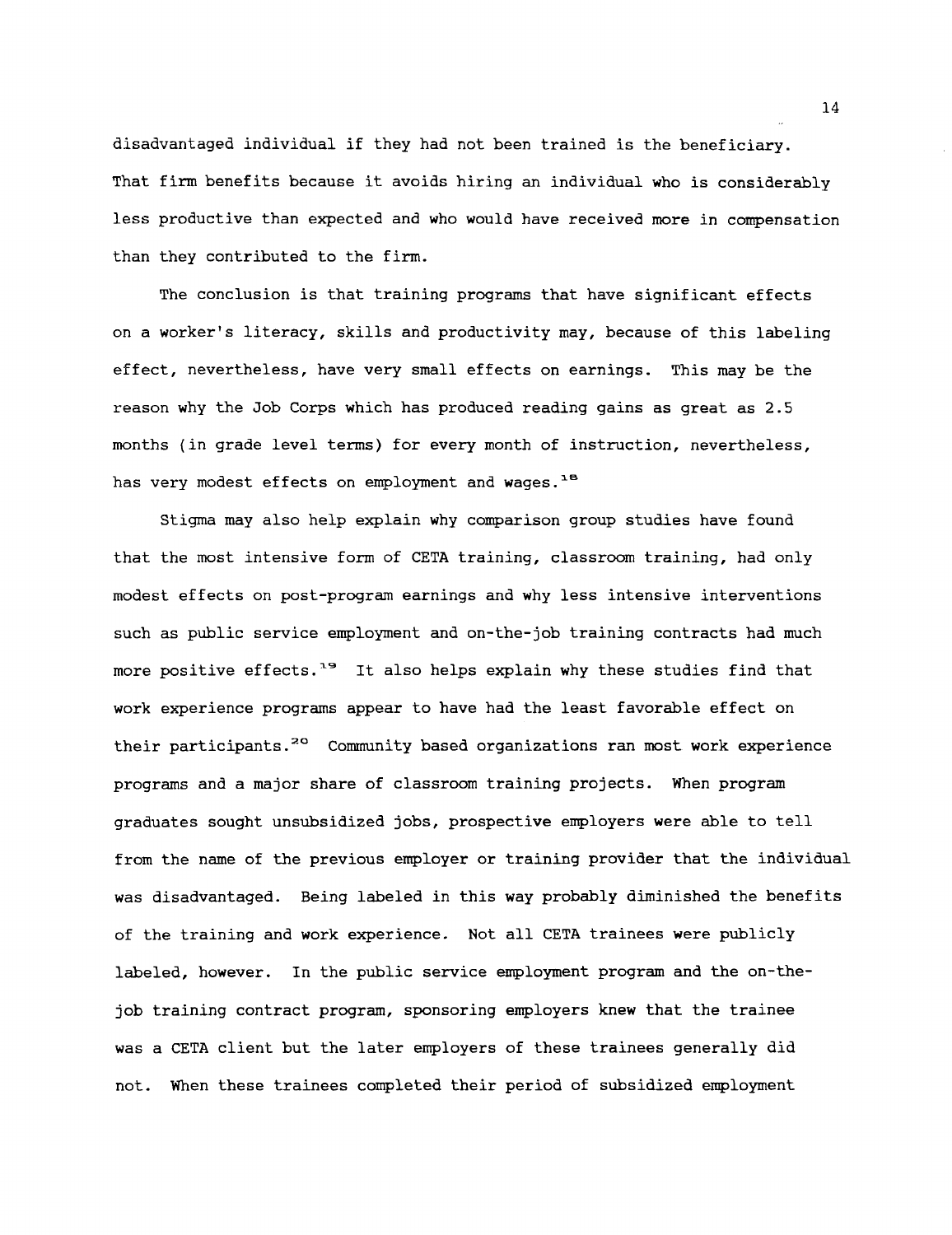and sought unsubsidized employment, their job experience at XYZ corporation or ABC agency served as a positive signal that gave no hint of their association with CETA.

The tendency of CETA participants in public service employment and onthe-job training to do better than work experience and classroom training participants is also a consequence of the mechanisms by which clients are recruited into these activities. The employers who participated in the public service and on-the-job training programs selected from among CETA eligibles. When private employers did not perceive the CETA referrals to be qualified, they hired an unsubsidized employee instead. $21$  Many of the CETA clients who were sent out to interview at potential contract employers were never offered a job and either drifted away from CETA altogether or transferred to other activities such as work experience and classroom training. (CUrrently in the agencies participating in the JTPA experiment, only about one-third of those initially sent in search of on-the-job training end up being formally enrolled as an on-the-job training client.) The providers of work experience and classroom training, on the other hand, were not generally able to pick and choose among CETA eligibles. Clients were formally enrolled in CETA only after they found a public service or work experience job or after beginning a classroom training program. Clearly this mode of recruiting eligible individuals into program activities causes selection bias in any evaluation based on "treatment" comparisons. Selection effects probably cause estimates of the effects of on-the-job training and public service treatments to be positively biased and estimates of the effects of work experience and classroom training to be negatively biased.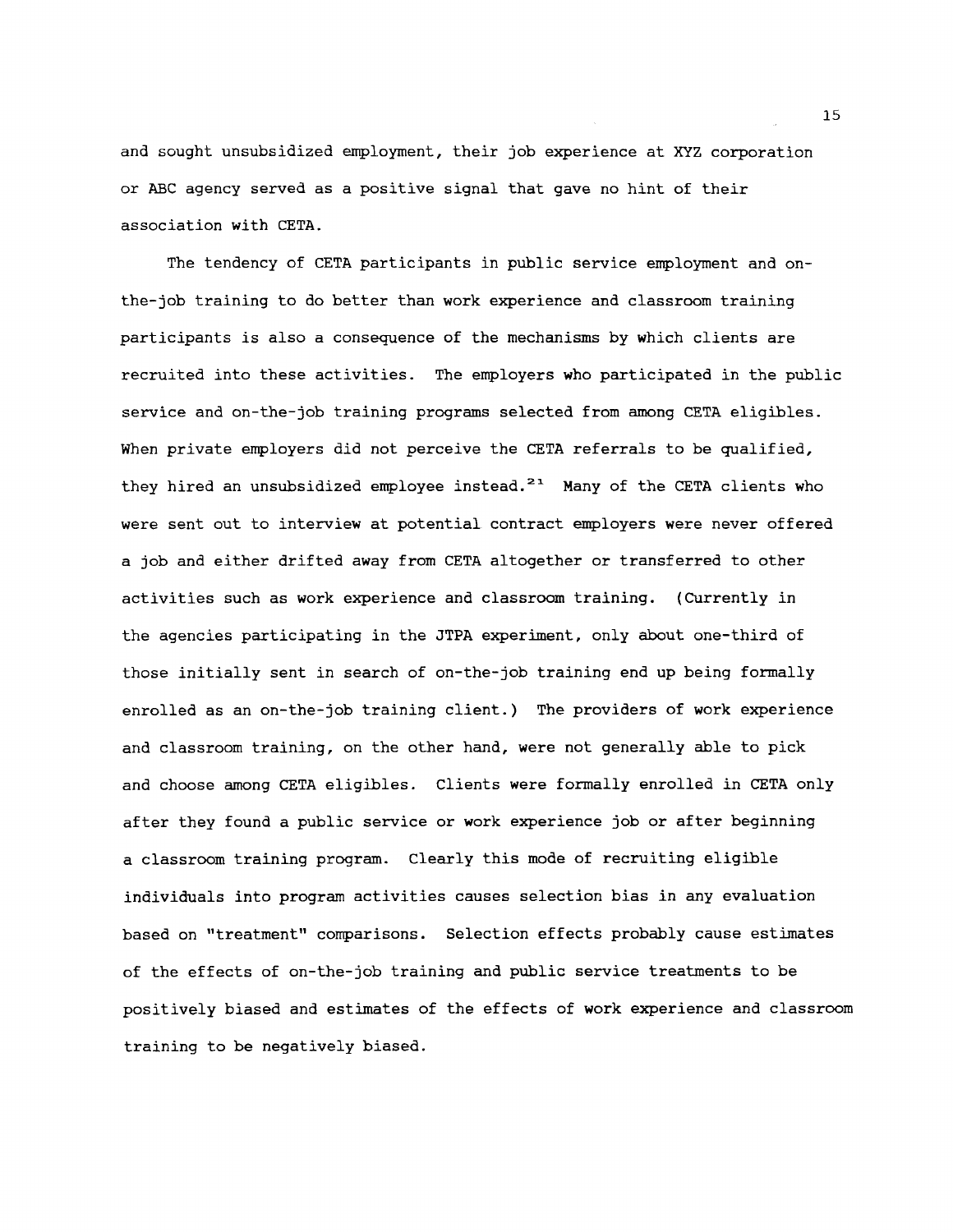stigma may also be the reason why, despite its very superficial nature, job search training has been found in experimental studies to have such positive effects on employment and earnings. Job clubs do not stigmatize participants because potential employers are approached directly by the job seeker, not by a job developer associated with a stigmatizing program. The programs train job seekers in interview techniques (eg. dressing appropriately, looking the employer in the eye when answering a question) which are designed to create an impression of high productivity. They do not teach skills that might actually increase productivity. If the productivity effects of job search training were known, they would probably turn out to be smaller than their earnings effects.

Local JTPA staff are quite aware of the labeling effect. They try to overcome it by promising local employers to screen their clients carefully and sending for interviews only those trainees who are able to handle the job. Some programs have succeeded in building a positive reputation and others have not.

Another way of forestalling stigma, and one that is recommended by the Committee on Youth Programs, is to "mainstream" the disadvantaged into institutions and activities that serve a cross section of the population.<sup>22</sup> Financial aid programs such as Basic Educational Opportunity Grants and Work study are successful in part because they avoid stigmatizing the students they aid. A mainstream institution, however, risks its reputation when it markets large numbers of disadvantaged workers to employers. A logical response to this problem is for the agency to disperse disadvantaged trainees across many institutions and fund them through performance based contracts. By making the reward both generous and contingent on placement, JTPA can induce

lG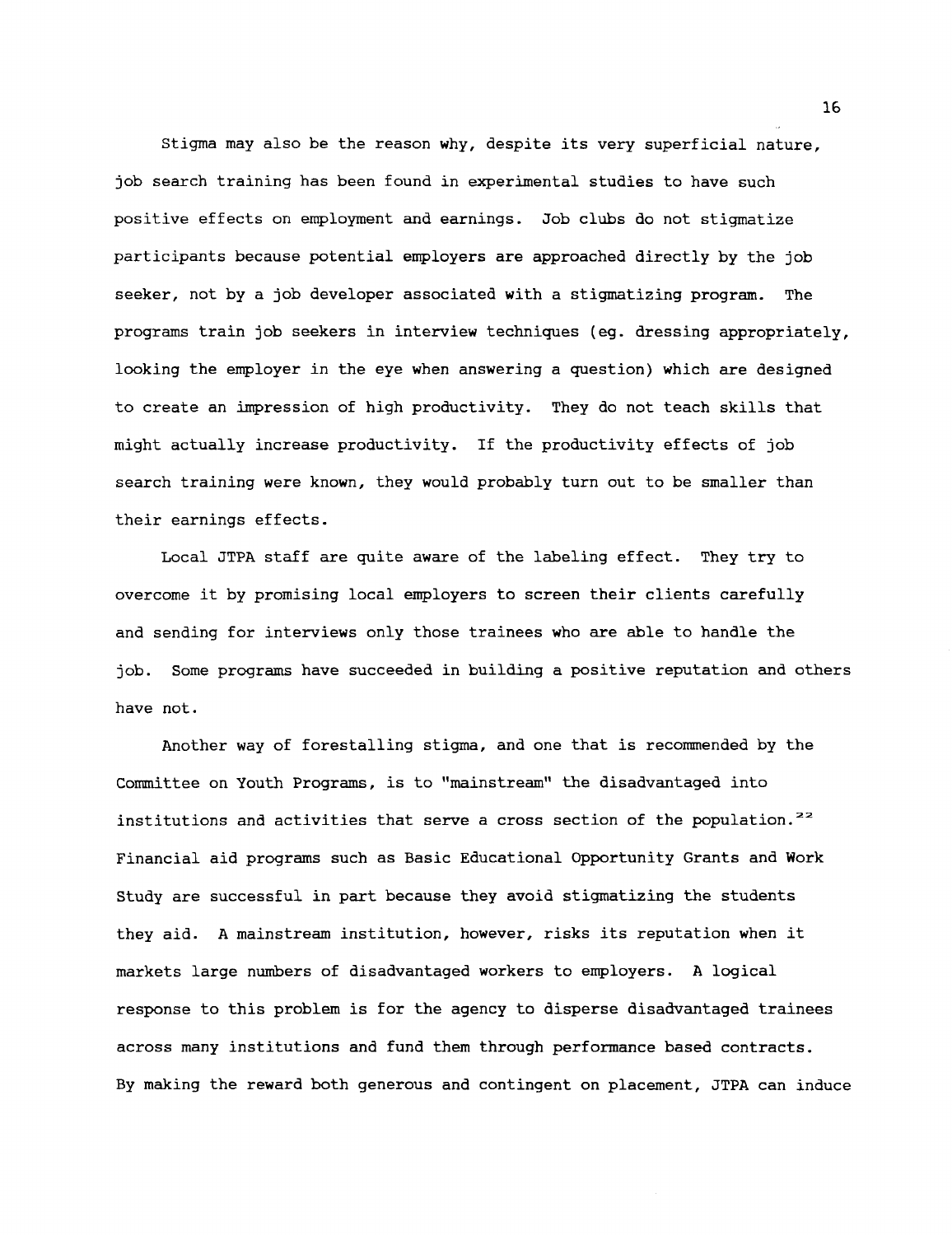mainstream institutions to make the accormnodations necessary for disadvantaged trainees to succeed in training and obtain jobs.

# How to Avoid Stigma Bias in Future Evaluations

Clearly, if one wants to know the effect of training on productivity, one must ask those who supervise training program graduates (and control group members as well) about productivity. The ex post descriptions of the performance of specific named individuals are less likely to be distorted by prejudice (because they refer to specific individuals) and are better informed estimates of that individual's productivity than the starting wage offer. But are such reports truly comparable across jobs and across firms? Many dimensions of job performance (eg. absenteeism, tardiness, making suggestions for improvements in the business, willingness to work overtime, and responsiveness to training) are both concrete and comparable but global assessments of productivity are not. Supervisors are unable to compare their subordinates to similar employees in other firms. They are, however, able to make valid comparisons between subordinates who have the same job assignment, and they do this quite frequently.<sup>23</sup> What is needed is a measure of the discrepancy between an individual's productivity (net of required training costs) and wage rate which can be combined with the more conventional estimates of the earnings impacts of training.

The discrepancy between a worker's productivity and wage rate can be decomposed into 3 elements:

$$
P_{i,j} - W_{i,j} = (P_{i,j} - P_{j}) - (W_{i,j} - W_{j}) + (P_{j} - W_{j})
$$
 (2)

The first term is the worker's "relative productivity", the deviation of the "i"th worker's marginal revenue product net of required training costs  $(P_{1,1})$ from the marginal revenue product net of required training costs  $(P_j)$  of the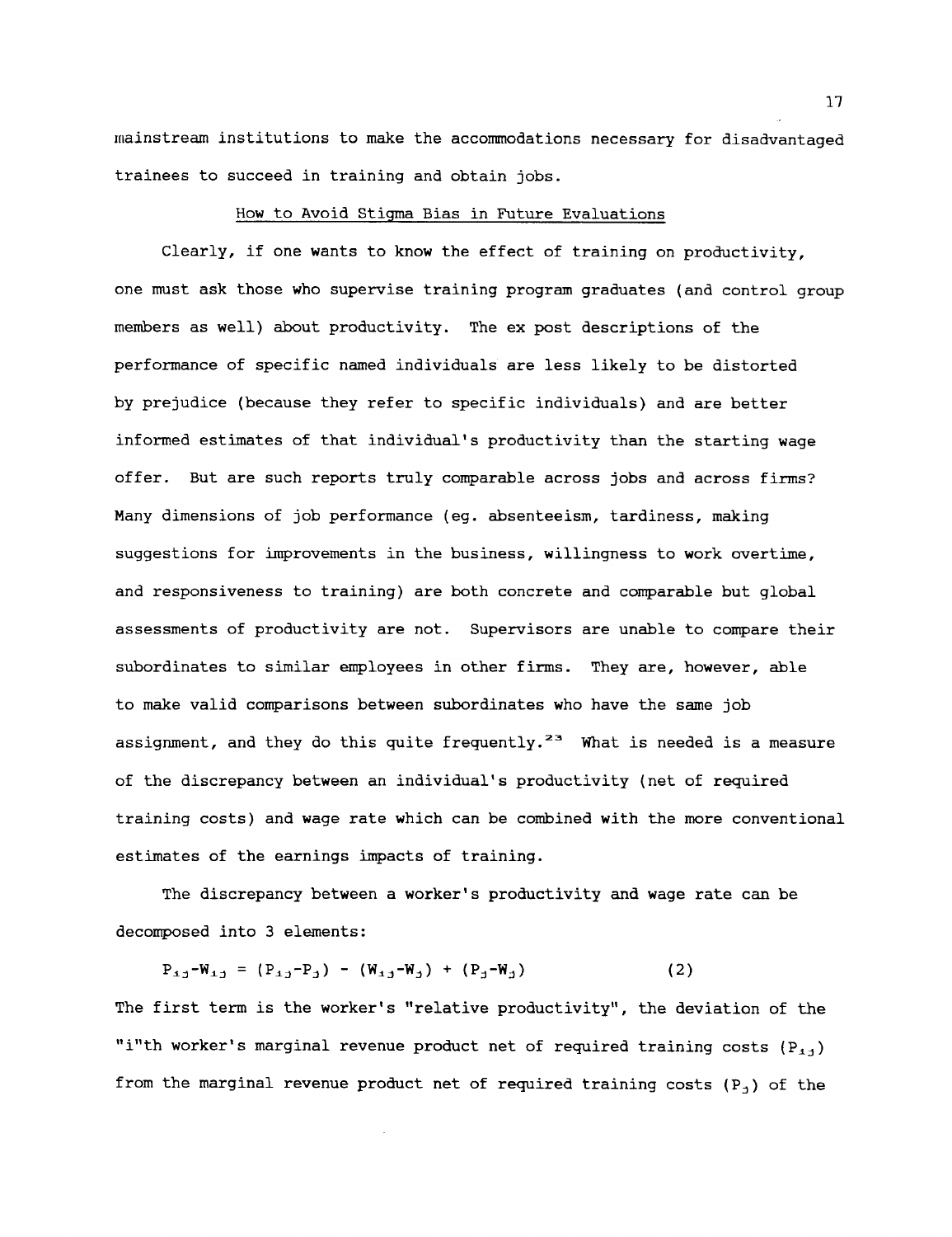average incumbent in the job at the firm. The second term is the worker's "within-job relative wage", the deviation of an individual's wage from the mean for that job at the firm. The last term is the difference between the marginal revenue product net of required training costs of the average incumbent in the job  $(P_1)$  and the average wage for the job  $(W_1)$ . Direct measurement of this last term is not feasible for it would require direct measures of the marginal revenue product of work groups that are comparable across jobs and across firms. Consequently, the effort to measure the discrepancy between MRP and wage rates should focus on the first two terms of equation 2.<sup>24</sup> There will no doubt be errors in measurement but the resulting estimate of the social benefits of training will be more valid than the estimates that result from assuming that  $P_{1,1}=W_{1,1}$ .

The best way to obtain assessments of  $P_{1,j}-P_{j}$  and  $W_{1,j}-W_{j}$  is to ask the supervisors of training program graduates to compare the trainee to two other employees with the same or a very similar job assignment. The first comparison would be against the most immediately senior employee (indicated by an s subscript). The second comparison would be against the most immediately junior employee (indicated by the r subscript). Data would be obtained on the tenure, wage, costs of required training and a variety of background characteristics of all three employees and on the productivity ratio for each of the two comparisons. In order to measure the effect of JTPA on relative productivity net of required training costs, similar data would be obtained for members of a randomly assigned control group. Productivity wage discrepancy ratios would be calculated from this data as follows:

$$
DR_{1\, \mathbf{s},j} = A_{j} [P_{1\, j} - P_{\mathbf{s},j} - (T_{1\, j} - T_{\mathbf{s},j})]/P_{j} - (W_{1\, j} - W_{\mathbf{s},j})/W_{j}
$$
 (3)

$$
DR_{1r,j} = A_{j} [P_{1,j} - P_{r,j} - (T_{1,j} - T_{r,j})]/P_{j} - (W_{1,j} - W_{r,j})/W_{j}
$$
(4)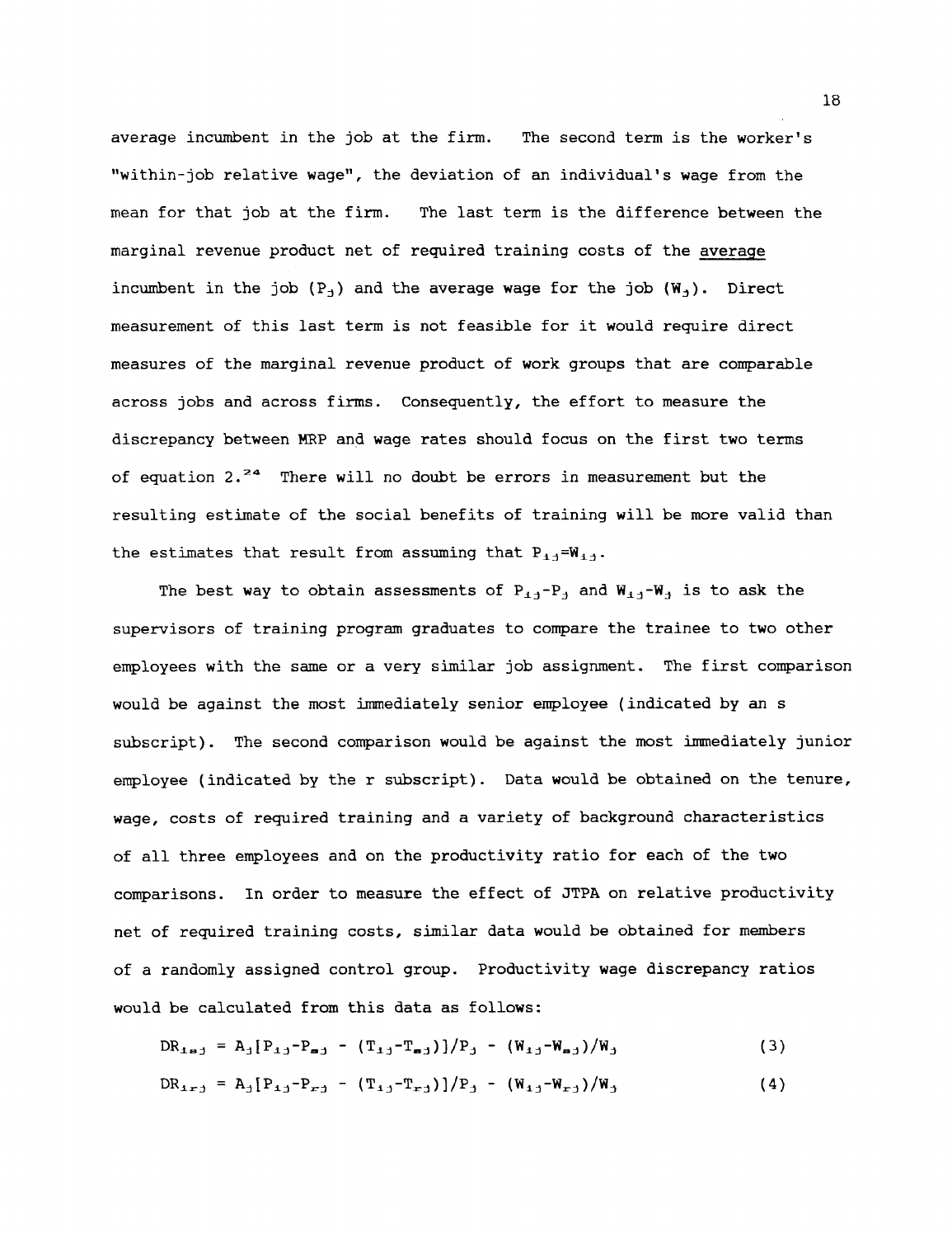where i indexes the trainee or control group member and  $P_1$  and  $W_2$  are the means for the three observations on workers in the job.  $A_1$  is a scaling factor equal to the ratio of value added to compensation in some industries and to one in others.<sup>25</sup> By estimating models predicting these discrepancy ratios as a function of tenure and trainee or control group status, we learn whether the trainee's productivity net of training cost has risen more or less than the wage differences between the two groups indicate.

If trainees' DR's are more positive than controls' DR's, the training is yielding social benefits -- higher productivity -- that do not accrue to the worker in higher wages, but instead go to employers, consumers, and other workers. If productivity net of required training costs is measured on a ratio scale and an assumption is made about  $A_{-1}$ , the relationship between the average productivity and average wage of workers in the types of jobs occupied by trainees and their controls, an estimate of total social benefits of JTPA training may be obtained by combining the estimated mean DRs of the experimental group (DR<sub>x</sub>) and the control group (DR<sub>c</sub>) with the mean earnings of the two groups  $(Y_x, Y_c)$  in the following manner:

Social Benefit =  $(1 + DR_x)Y_x - (1 + DR_c)Y_c$  (5)

Studies of productivity effects need not be expensive. Eight hundred phone interviews of supervisors split equally between treatment and control groups would yield an estimate of the mean difference between experimental and control group DR's with a standard error of .0242.<sup>26</sup> Such a study would have the power to detect very modest effects of training on relative productivity.

How important is it to know the social benefits of training programs like JTPA? It could be argued that the goal of JTPA is raising the earnings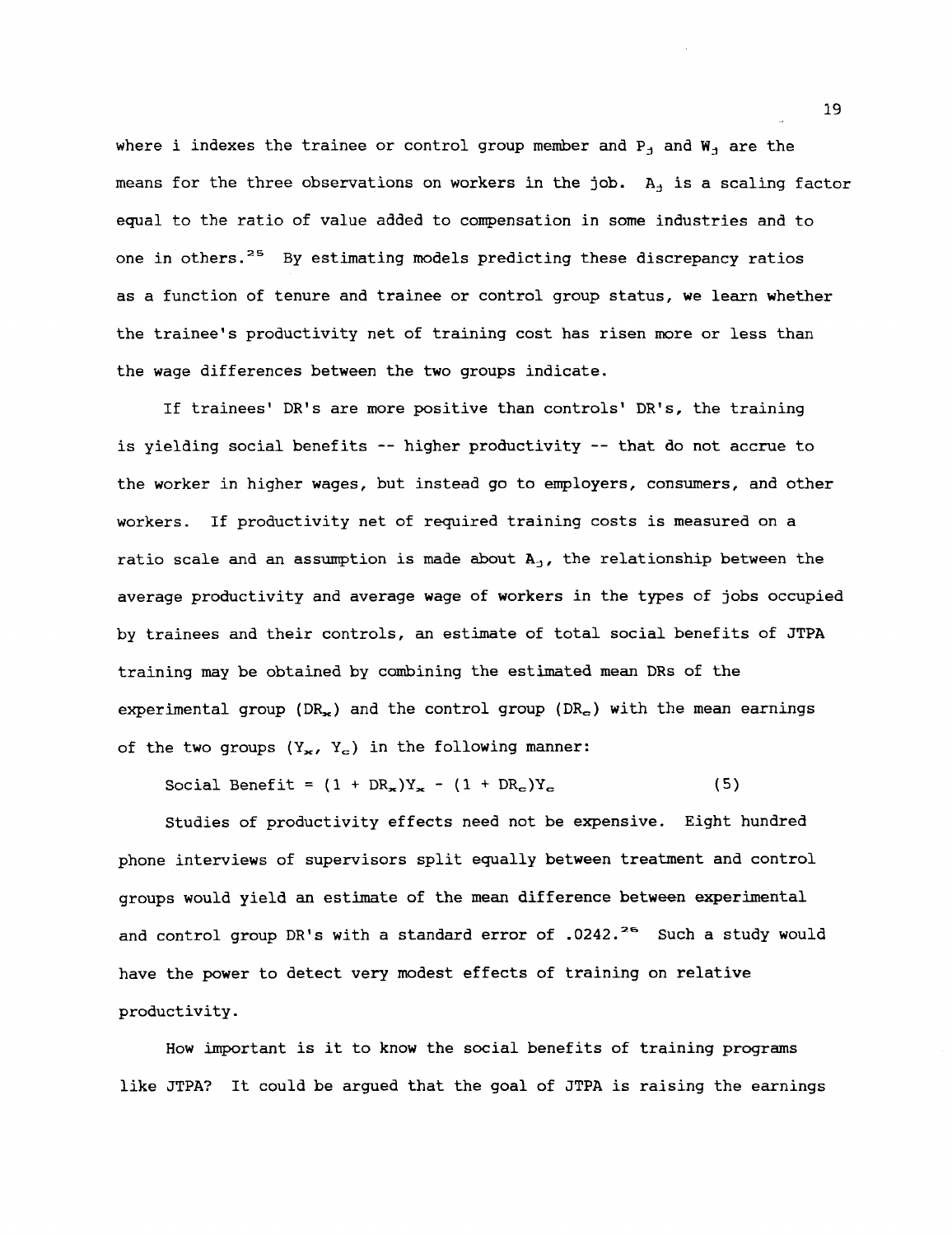of its disadvantaged clients and that benefits or losses incurred by other workers and employers should not be considered. This view is in error for three reasons. First, everyone's utility should enter the social welfare function. The fact that a particular program's primary objective is to aid the disadvantaged does not imply that the collateral benefits or costs experienced by employers, consumers, and other workers should be ignored. It only effects the weight to be attached to these effects.

Second, programs that are seen to benefit only a small and politically powerless minority tend to receive low levels of funding. If solid evidence were developed that employers, consumers, and other workers benefit from the training of the disadvantaged, political support for the programs would probably improve and program operators would find it easier to place trainees. Employer satisfaction with trainees is a central evaluation criterion for vocational education and this in part accounts for the political support that many employers give this institution.

Finally, the exclusive focus on earnings and placement rates in evaluations and in JTPA's performance standards tends to distort the management of the programs. It tends to induce creaming of the eligible population. It promotes the funding of short-term training in job search techniques that does not identify the client as being JTPA eligible at the expense of longer term training interventions that might increase a worker's productivity significantly. It tends to make public relations and placement quotas rather than high quality training the central focus of program management.

### Summary and Caveats

I have challenged the widespread assumption that the wage effects of federal training initiatives are reliable and unbiased estimates of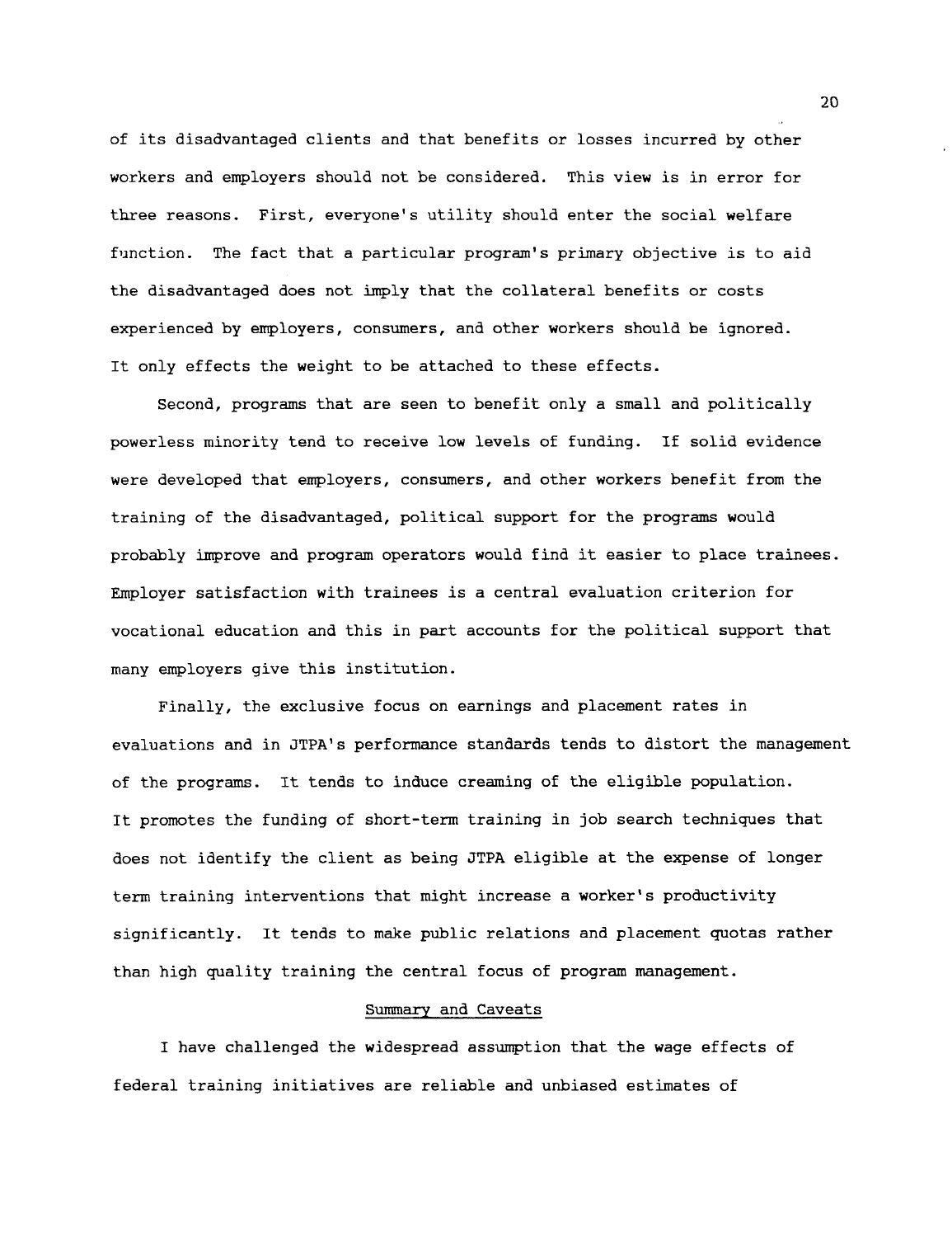productivity effects. This assumption has on occasion been justified by assertion that individuals are paid their individual marginal revenue product. This is clearly not true. studies of the productivity of workers doing the same job and paid the same wage demonstrate that there is a great deal of variability in worker output.

Another way of justifying the equation of wage effects with productivity effects is to argue that wage offers reflect the reputation of individual training programs and that these reputations offer reliable and unbiased estimates of the value added of training. In order for this mechanism to work, employers must know that the individual was trained, and what the average effect of such training is on productivity at their work site. This assumption is not realistic. Most employers contacted by a JTPA graduate have never hired a graduate of that program before. Even where a few trainees have been hired in the past, the small numbers hired and the changing nature of the programs means that employers would not view this information as a reliable basis for predicting the sucess of future graduates. Consequently, employers incorporate reputational information gleaned from the mass media into their assessments. Because reputations only imperfectly correspond to reality, employer errors in assessing JTPA trainees are correlated. This implies that even though larger sample sizes can significantly improve the reliability of estimates of the wage effects of training, they may not substantially improve the reliability of estimates of the productivity effects of training.

Wage effects are not just unreliable estimates of productivity effects, they are biased as well. The people who participate in programs targeted on the disadvantaged are often stigmatized by this very participation. Welfare recipients and members of low income families who normally go incognito in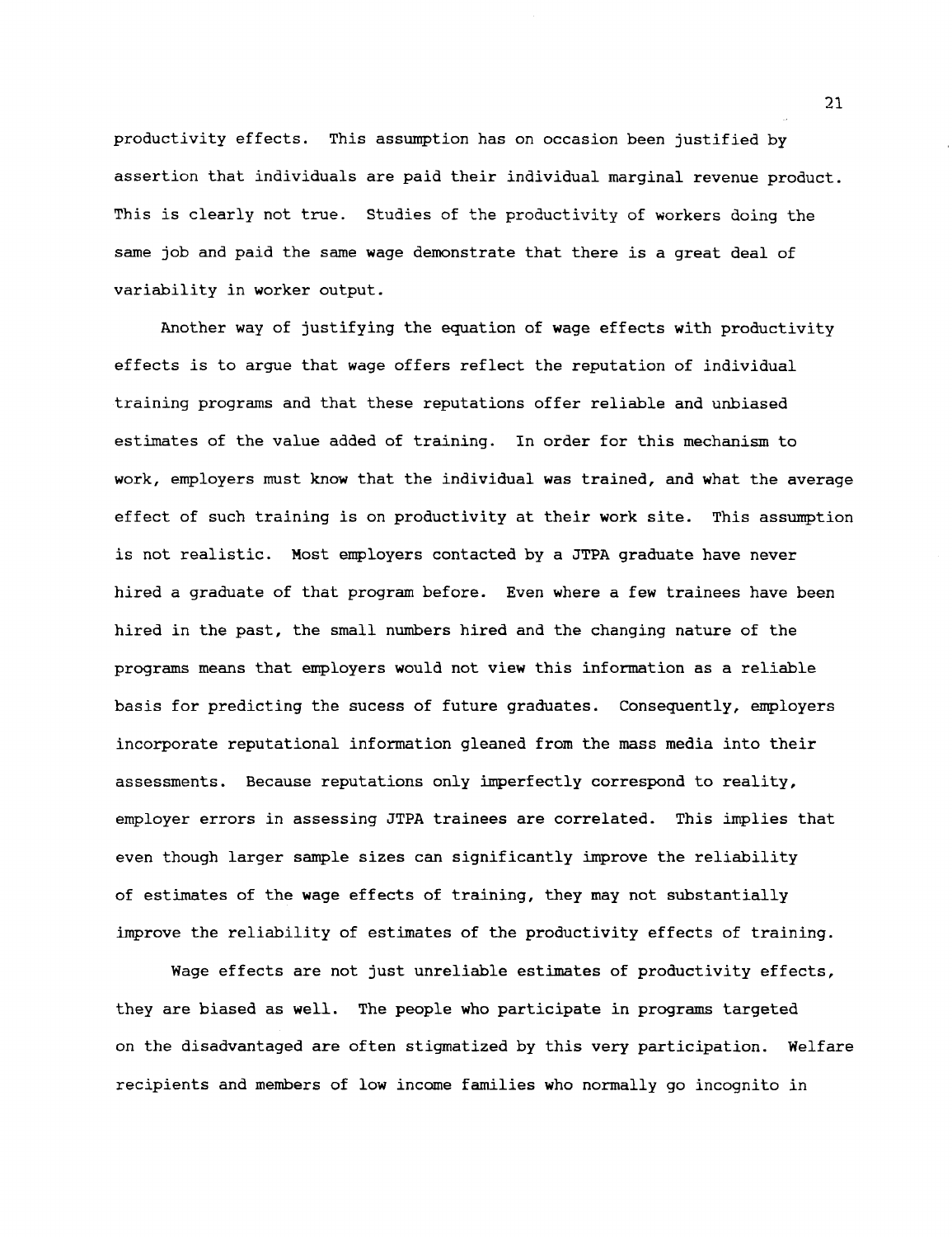the labor market often become publicly identified by their participation. Because of this labeling effect, programs that substantially improve productivity may nevertheless have only modest effects on wage rates. Employers may end up benefiting as much from the training as the trainees. Analysis of the effect of TJTC on the hiring standards of participating firms supports the existence of a stigma bias.

Adding a few disclaimers to a study of the wage effects of training is not a sufficient response to the problems that have been identified. The wage numbers will get the attention; the disclaimers will be ignored. The proper response is to allocate resources to measuring the productivity effects of training when the analyst suspects the quality of training is not efficiently signaled or membership in a stigmatized group is revealed by training. studies of productivity effects would supplement not displace studies of employment and wage effects.

I have argued that the standard practice of using the wage effects of training as estimators of productivity effects often results in a biased estimate of the social benefits of training. The paper has not shown that, for JTPA as a whole, the bias is large or that there are not other biases operating in the other direction. The magnitude of the bias is an empirical question that depends on the nature of the local labor market and the specifics of how the training program is administered and how trainees are marketed. It can be settled only by conducting studies in which the productivity effects are measured along with wage and employment effects.

ABOUT THE AUTHOR: John Hillman Bishop is an Associate Professor at the Center for Advanced Human Resource Studies, **New** York State School of Industrial and Labor Relations, Cornell University. This paper has been stimulated by my